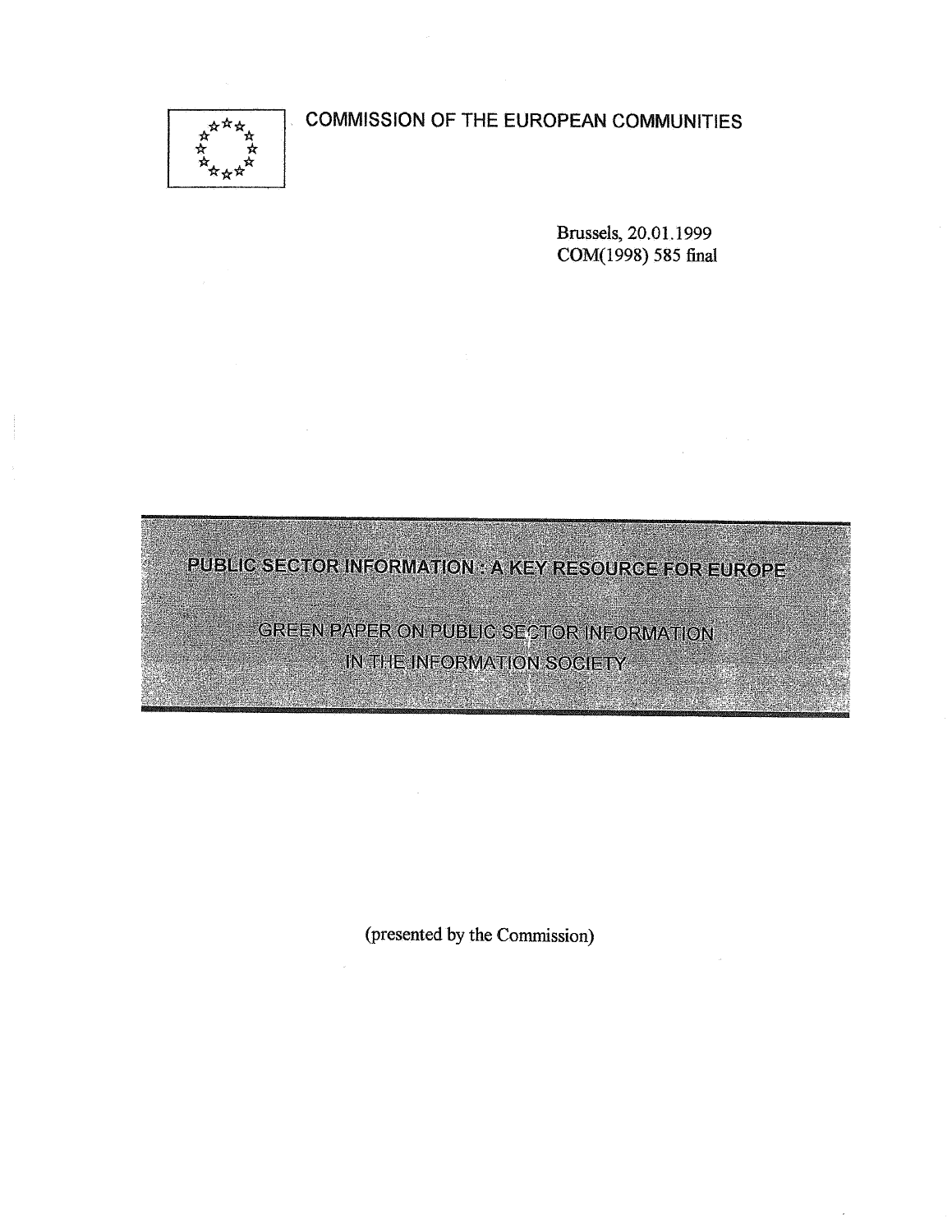# **TABLE OF CONTENTS**

| Introduction:                                                                   | The issue                                                                                                      | 1  |  |  |
|---------------------------------------------------------------------------------|----------------------------------------------------------------------------------------------------------------|----|--|--|
| Chapter I:                                                                      | Why is public sector information a key resource for Europe?                                                    | 3  |  |  |
| I.1 Importance of access for European citizens                                  |                                                                                                                |    |  |  |
| I.2 Public sector information: Opportunities for economic growth and employment |                                                                                                                |    |  |  |
| Chapter II :                                                                    | The Information Society and the public sector                                                                  | 8  |  |  |
| <b>II.1 Electronic Government</b>                                               |                                                                                                                |    |  |  |
| II.2 Electronic Government and public sector information                        |                                                                                                                |    |  |  |
| II.3 Electronic access for all?<br>10                                           |                                                                                                                |    |  |  |
| <b>Chapter III:</b>                                                             | Issues linked to access and exploitation of public sector information                                          | 11 |  |  |
| <b>III.1 Definitions</b><br>11                                                  |                                                                                                                |    |  |  |
| III.2 Conditions for access to public sector information<br>11                  |                                                                                                                |    |  |  |
| III.3 Practical tools for facilitating access                                   |                                                                                                                |    |  |  |
| III.4 Pricing issues                                                            |                                                                                                                |    |  |  |
| <b>III.5 Competition issues</b>                                                 |                                                                                                                |    |  |  |
| <b>III.6 Copyright issues</b>                                                   |                                                                                                                |    |  |  |
| III.7 Privacy issues                                                            |                                                                                                                |    |  |  |
| III.8 Liability issues                                                          |                                                                                                                |    |  |  |
| III.9 EU information                                                            |                                                                                                                |    |  |  |
| <b>Concluding remarks</b>                                                       |                                                                                                                |    |  |  |
| <b>List of questions</b>                                                        |                                                                                                                |    |  |  |
| Annexe 1:                                                                       | Current situation in Member States regarding legislation and policy<br>on access to public sector information. | 20 |  |  |
| Annexe 2:                                                                       | European Commission action relating to public sector information<br>The background to this Green Paper         | 26 |  |  |
| <b>Annexe 3:</b>                                                                | Current situation in the US: the legal framework                                                               | 28 |  |  |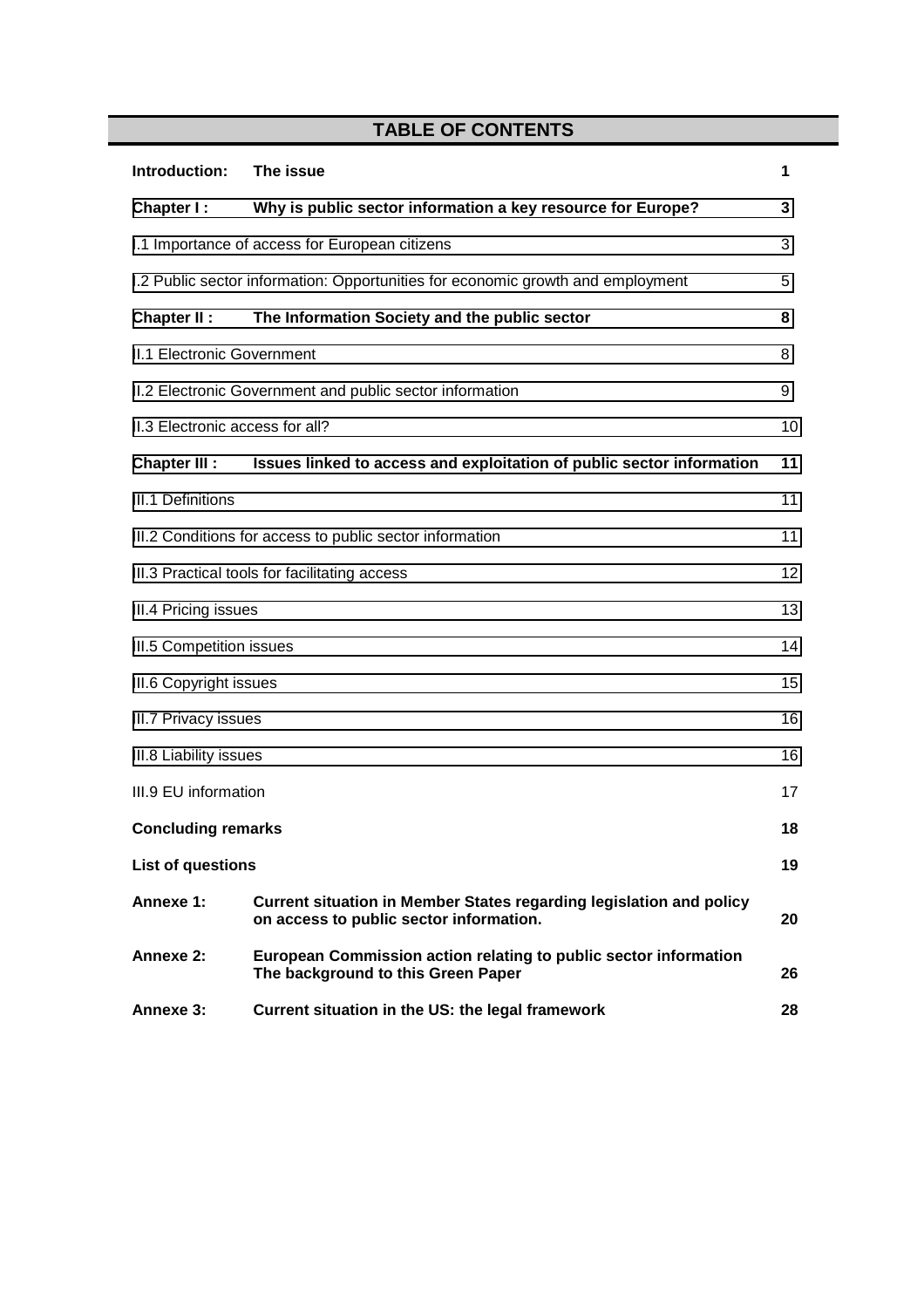#### **The issue**

1. Public sector information<sup>1</sup> plays a fundamental role in the proper functioning of the internal market and the free circulation of goods, services and people. Without user-friendly and readily available administrative, legislative, financial or other public information, economic actors cannot make fully informed decisions.

2. Public information in Europe is often fragmented and dispersed and so in many instances it is less clear than intended. This situation is mainly due to differing national legislation2 on the ways information can be accessed and exploited, and to various practices which hamper the availability of data. The issue at stake is not that Member States should produce more information, but that the information which is already available to the public should be clearer and more accessible to potential users.

3. The ready availability of public information is an absolute prerequisite for the competitiveness of European industry. In this respect, EU companies are at a serious competitive disadvantage compared to their American counterparts, which benefit from a highly developed, efficient public information system at all levels of the administration. $3$  The timely availability of public sector information is also increasingly important to further the networked economy and valorise its economic potential.

4. In Europe the issue is particularly crucial to SMEs, which have fewer resources to devote to an often difficult search for fragmented information. Ultimately, this has a negative bearing on job creation. The same goes for the difficulties European content firms encounter in comparison to their American counterparts as far as the exploitation of public sector information is concerned.

5. Moreover, in today's economy and society in which the Euro fosters the integration process, the fact that EU citizens and consumers cannot make better use of public information available in other EU Member States is something of an anachronism. In effect, this situation constitutes a challenge to the rights of citizens under the EC Treaties.

 $\overline{a}$ 

6. Whereas the increasing use of electronic media to store and to disseminate public sector information can serve to improve this situation, this has also tended to magnify still further the differences that already exist between Member States. Certain Member States have begun to examine the effects of new technologies on the public service and in particular on access to and exploitation of public sector information.4

7. This topic is also important for the enlargement of the EU, where candidate Member States will have to adapt their legal systems and public services to comply with the requirements of the EU membership. Better access to public sector information will contribute to this process.

8. The need for launching a concerted debate at the European level is now more clear and urgent than ever. The objective of this Green Paper is to undertake a broad public consultation involving all the actors concerned with a view to examining the main issues at stake and also to triggering a political discussion at European level. The Green Paper draws on the results of an extensive preliminary consultation process that started in June 1996 and has involved representatives from the Member States, from citizens' and users' groups and from the private sector and more specifically the information industry. All those consulted considered it appropriate to launch a debate on this issue.

9. The subjects addressed in the Green Paper were drawn from the results of this extensive consultation. The reactions to this Green Paper and to the questions it poses will guide future action on this issue. It is clear that further discussion and an exchange of best practice will be necessary with the Member States and the other key actors.

10. Some issues may require technical solutions; some may be dealt with by improving administrative procedures; others will require political solutions. Depending on the results of the public consultation process, proposals for action could be formulated by the Commission to improve the situation at European level in specific fields. Such proposals will, of course, only be considered where consistent with the subsidiarity and proportionality principles. The type and intensity of any response must be limited to what is necessary to achieve the objectives of the Treaties.

11. Nothing in this Green Paper, nor in any future action which it might lead to, should be

<sup>1</sup> The definition of the public sector is an issue for discussion and is further analysed in Chapter III. However, state-owned companies operating under market conditions and subject to private and commercial considerations are clearly not meant to be covered by this Green Paper.

<sup>2</sup> See summary of legislation in Annexe 1

<sup>3</sup> Since the Freedom of Information Act was enacted in 1966, the US government has pursued a very active policy of both access to and commercial exploitation of public sector information. This has greatly stimulated the development of the US information industry. Annexe 3 gives a picture of the current legal framework in the US.

<sup>4</sup> e.g. The UK's Freedom of Information White Paper, the Dutch memorandum 'Towards the Accessibility of Government Information' and the French Action Programme "Preparing France's entry into the Information Society"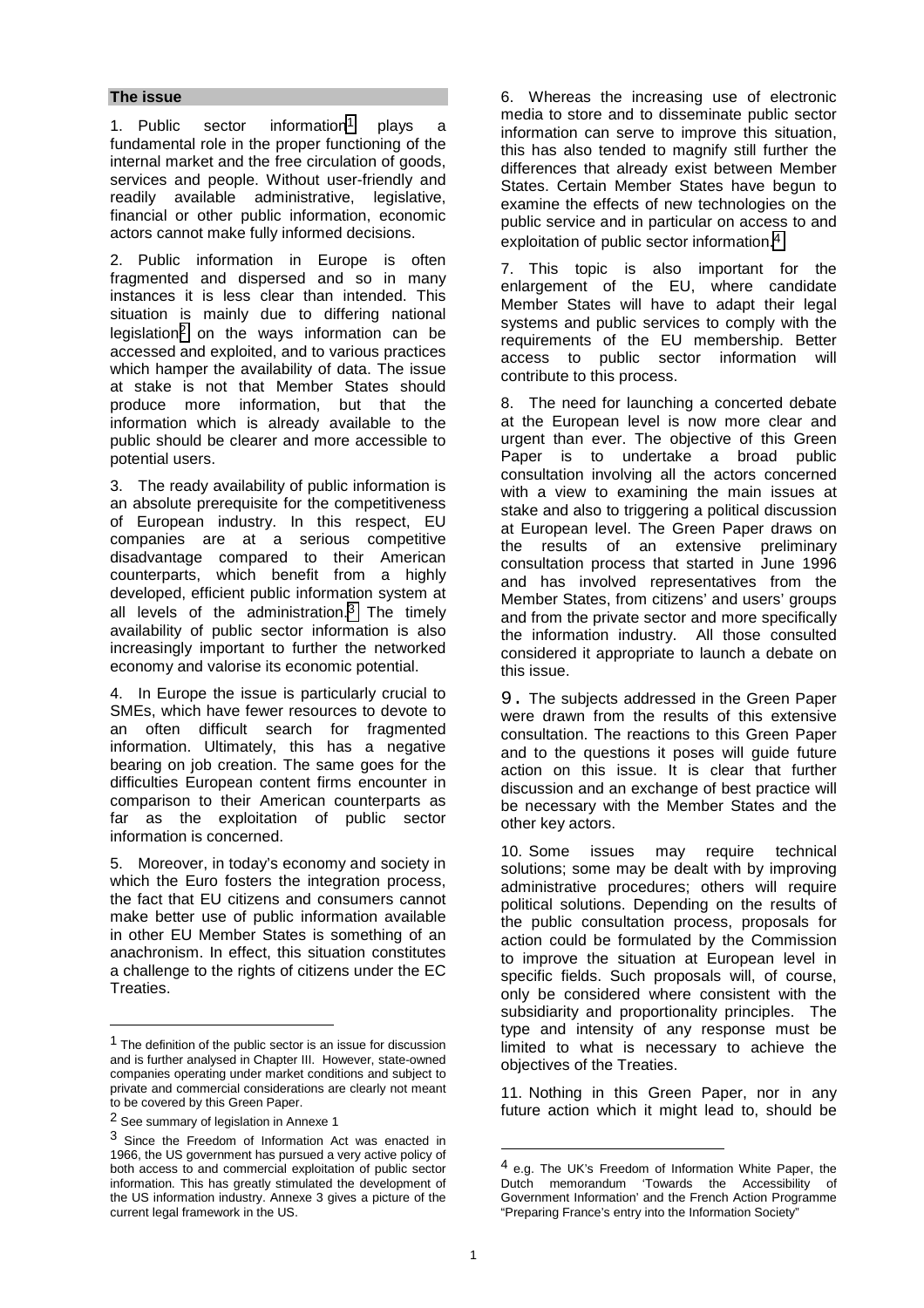seen as an attempt to prejudice national rules governing the system of property ownership, nor the role of any public body in the Member States.

All interested parties, both from the public and private sectors, are strongly encouraged to provide their views on the issues raised in this document. The Commission would be pleased to provide additional background information on existing Commission or national access to public information policies upon request. Answers, comments and requests should be sent to the following address before 1<sup>st</sup> June 1999

European Commission Attn. Mr. Huber Head of Unit DG XIII/E-1 Bâtiment EUROFORUM Office 1174 Rue Alcide de Gasperi L-2920 Luxembourg E-mail address: pubinfo@cec.be

Hard copies of all submissions will be made available at the conclusion of the consultation, unless a request for confidentiality is received. A Web site has been opened for the posting of both the Green Paper and submissions received at the address:

http://www.echo.lu/legal/en/access.html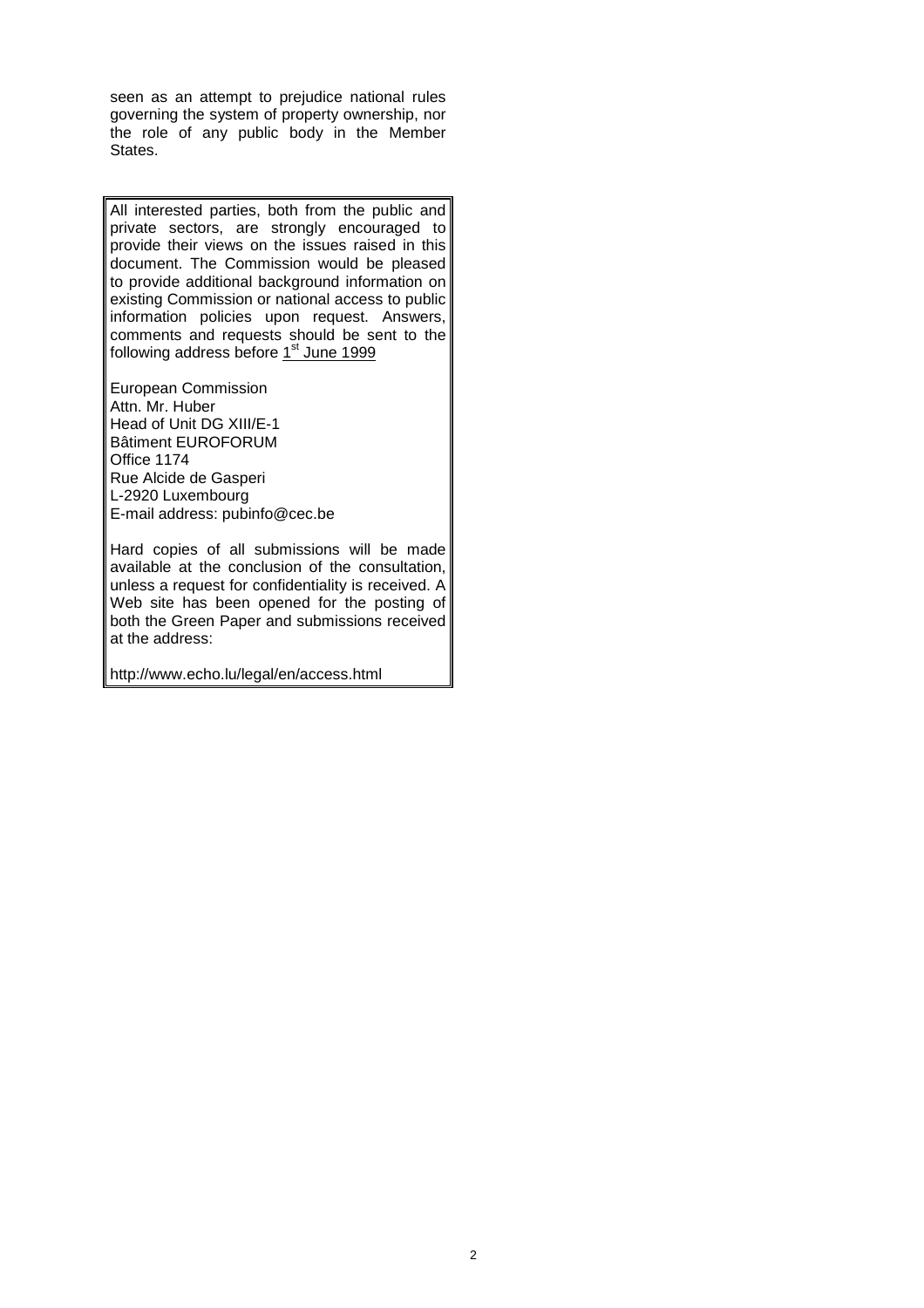<span id="page-4-0"></span>**Chapter I : Why is public sector information a key resource for Europe?**

**I.1 Importance of access for European citizens**

## **Taking advantage of EC rights**

12. The EC Treaty has conferred a number of fundamental freedoms on EU citizens. There are, however, **considerable practical difficulties** that can prevent people from exercising those rights. These difficulties result primarily from a **lack of transparency for citizens, employers and administrations at all levels**. 5

13. In many cases, the information may be spread over different databases or information points of local administrations. A better transparency of public sector information can therefore strengthen the rights conferred by the EC Treaty by improving the practical conditions for their application.

14. The existence of different languages in Europe will continue to hamper to some extent EU-wide access to public sector information. However, the provision of a multilingual information could be facilitated in particular through the use of ICT-technologies.<sup>6</sup>

15. Access to public sector information is **essential for the mobility** of both workers and categories like students and retired people within the EU. A better knowledge of opportunities, circumstances and procedures in countries throughout Europe can help them to make more informed choices about mobility and to take full advantage of the right to move to another EU country.

16. The following example shows that efforts are being made at European level to improve information flows, thus enhancing mobility perspectives for individual **workers** within the European Union.

*The European Commission has created, together with the Member States the EURES Network, with the support of the EU's Interchange of Data between Administrations (IDA) programme. This network aims to interconnect job vacancy databases in every European country to a common European network. This system not only provides job-seekers with job offers, but also with other relevant information that they will need to work in another EU country. At the same time it gives employers the chance to seek the skills they need Europe-wide. http://europa.eu.int/jobs/eures/*

17. Access to public sector information goes beyond mobility issues. It also has an impact on the way citizens can take advantage of the **internal market**. Lack of information on administrative procedures or on prices, quality and safety conditions of products is one of the barriers that prevent consumers from buying goods and enjoying services from other Member States. It is, for example very difficult to obtain information on importing right-hand drive vehicles (or left-hand, as appropriate) from the British Isles to the Continent or vice-versa.<sup>7</sup> Another example is the field of taxation, where taxpayers find it enormously difficult to obtain full information on international tax arrangements.<sup>8</sup>

18. At the Cardiff European Council, a programme was launched called 'Dialogue with Citizens and Business'. This Community programme is a follow-on to the Citizens First initiative. It addresses citizens and business alike in an effort to encourage greater awareness of the opportunities offered by the Single Market. A better access to public sector information is extremely important in this respect.

## **Participation in the European integration process**

19. A **Citizens' Europe** will only come about if citizens are to participate effectively in the building of the European Union. Such participation implies that they are well informed on issues related to the functioning of the EU and its activities. Access to information at both European and national level can greatly facilitate this.

 $\overline{a}$ 

<sup>5</sup> See for example the Single Market Scoreboard of May 1998, p.14ff.

 $^6$  The language engineering activities in Framework Programme IV and V for R&D address the technological aspects of this issue. The R&D-actions are complemented by the market oriented MLIS programme: multiannual programme to promote the linguistic diversity of the Community in the Information Society, O.J. N° L306, 28.11.1996, p. 40.

<sup>&</sup>lt;sup>7</sup> 'Listening to Citizens; The difficulties that people face in exercising their rights within the Single European Market'.

 $8<sup>i</sup>$  Ibidem. This report contains more example where lack of information makes life difficult for European citizens that exercise their internal market rights.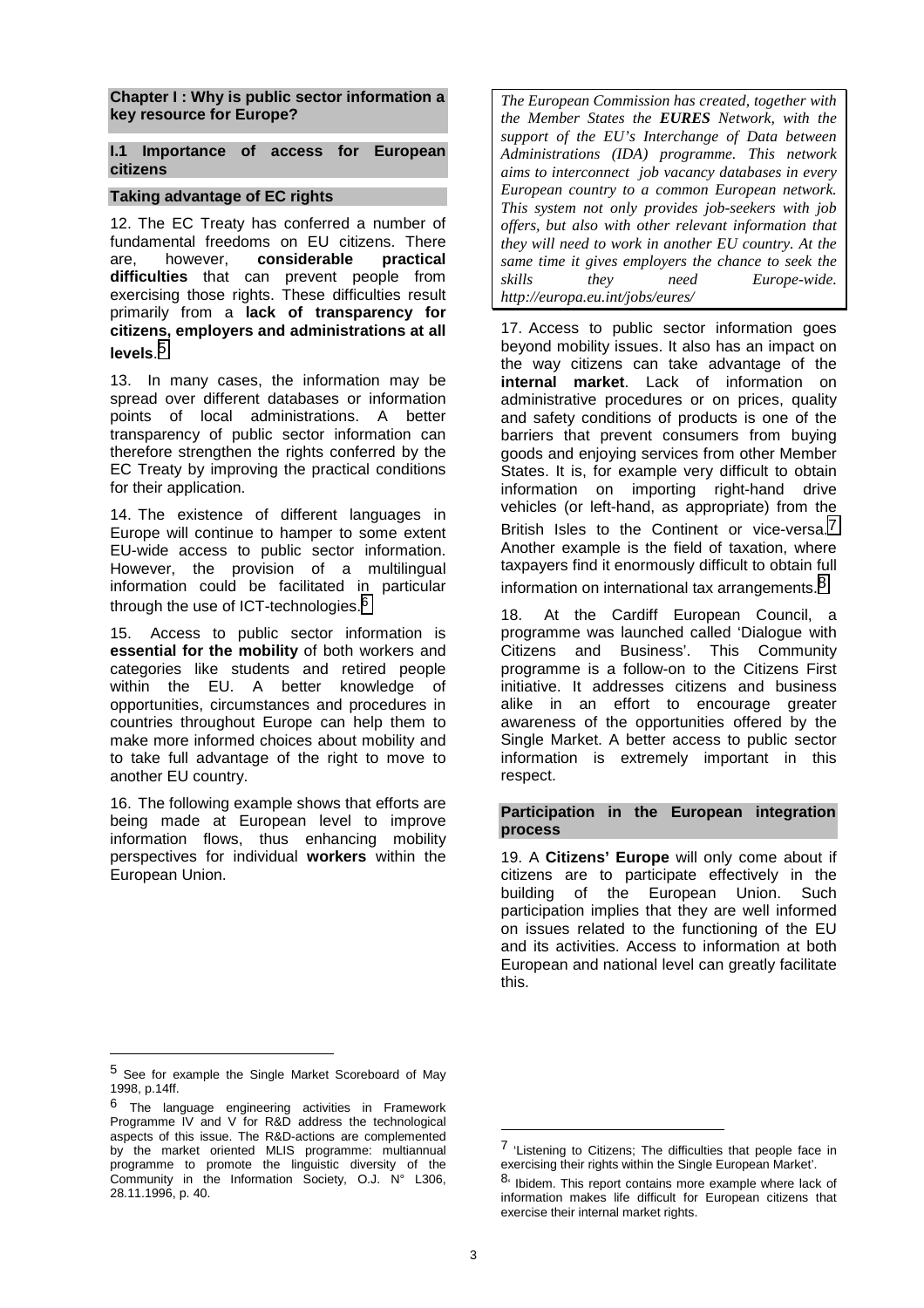*In the last elections of the European Parliament the lack of information on new election rights of European citizens had a negative influence: participation of non-national voters in their Member State of residence was relatively low and only one non-national candidate was elected in her Member State of residence.9*

20. Indeed, an adequate access to information of and on the European Union can largely benefit the European integration process. The conclusions of the Cardiff European Council have therefore once more stressed the importance of the need to bring the European Union closer to the citizens by **making it more transparent and closer to everyday life** through the EU's committment to allowing the greatest possible access to information on its activities.10 This is a concern for the EU and the Member States together since a significant part of the information related to the European Union activities is actually held at national level. It seems thus important that European citizens have a right of access not only to documents held by the Institutions, but also to EU-related information, in the broadest sense, available in the Member States.

21. To enhance the transparency of EU-action for European citizens, the Treaty of Amsterdam has firmly anchored their right to access documents of the European Parliament, Council and Commission in the EC Treaty.11 The provisions are particularly important in supporting the democratic process and in increasing the understanding of the European integration. They are an important step, given that a considerable number of the complaints lodged to the European Ombudsman deal with transparency and the access to information

22. The EU institutions pursue an **active policy in the field of dissemination of information** on its functioning and the issues within its

 $\overline{a}$ 

responsibility. Annexe 2 gives an overview of the initiatives in this field. The EUR-Lex website is one example.

*EUR-Lex displays, for example, free of charge the Official Journal for a period of forty-five days following publication, the Treaties, the legislation in force and the case-law. It is updated daily in 11 languages with the latest editions of the Official Journal. These are available on the Internet a few hours after the paper version is published.*

*http://europa.eu.int/eur-lex*

23. In spite of these efforts many European citizens would like to have more information on the EU. There is obviously a growing interest for EU-issues that have an impact on citizens' lives.

*68% of the surveyed persons need or would like more information on the European Union. Europeans want to know in particular more on their rights as citizens of the Union (49%), on the Single currency (45%) and on employment (42%), issues that are all absolute priorities for the European Union*

*Source : Euro barometer n°49,September 1998.*

**Fig.1 :Desire to know more about the EU**



*Source : Eurobarometer 49, 1998*

24. Another aspect of a Citizens' Europe is a better access to information on other Member States. It will contribute to citizens' knowledge of other European countries, which in its turn can

<sup>&</sup>lt;sup>9</sup> See the Second report of the European Commission on Citizenship of the Union, COM/97/230 final.

<sup>10</sup> Conclusions of Cardiff Council, 15/16 June 1998

<sup>11</sup> New article 191a of the EC Treaty provides that :

<sup>&</sup>quot;1. Any citizen of the Union, and any natural or legal person residing or having its registered office ina Member State, shall have a right of access to European Parliament, Council and Commissiondocuments, subject to the principles and the conditions to be defined in accordance withparagraphs 2 and 3.

<sup>2.</sup> General principles and limits on grounds of public or private interest governing this right of access to documents shall be determined by the Council, acting in accordance with the procedure referred to in Article 189b within two years of the entry into force of the Treaty of Amsterdam.

<sup>3.</sup> Each institution referred to above shall elaborate in its own Rules of Procedure specific provisions regarding access to its documents."

Declaration no. 17 attached to the Maastricht Treaty had already prepared the field for this development.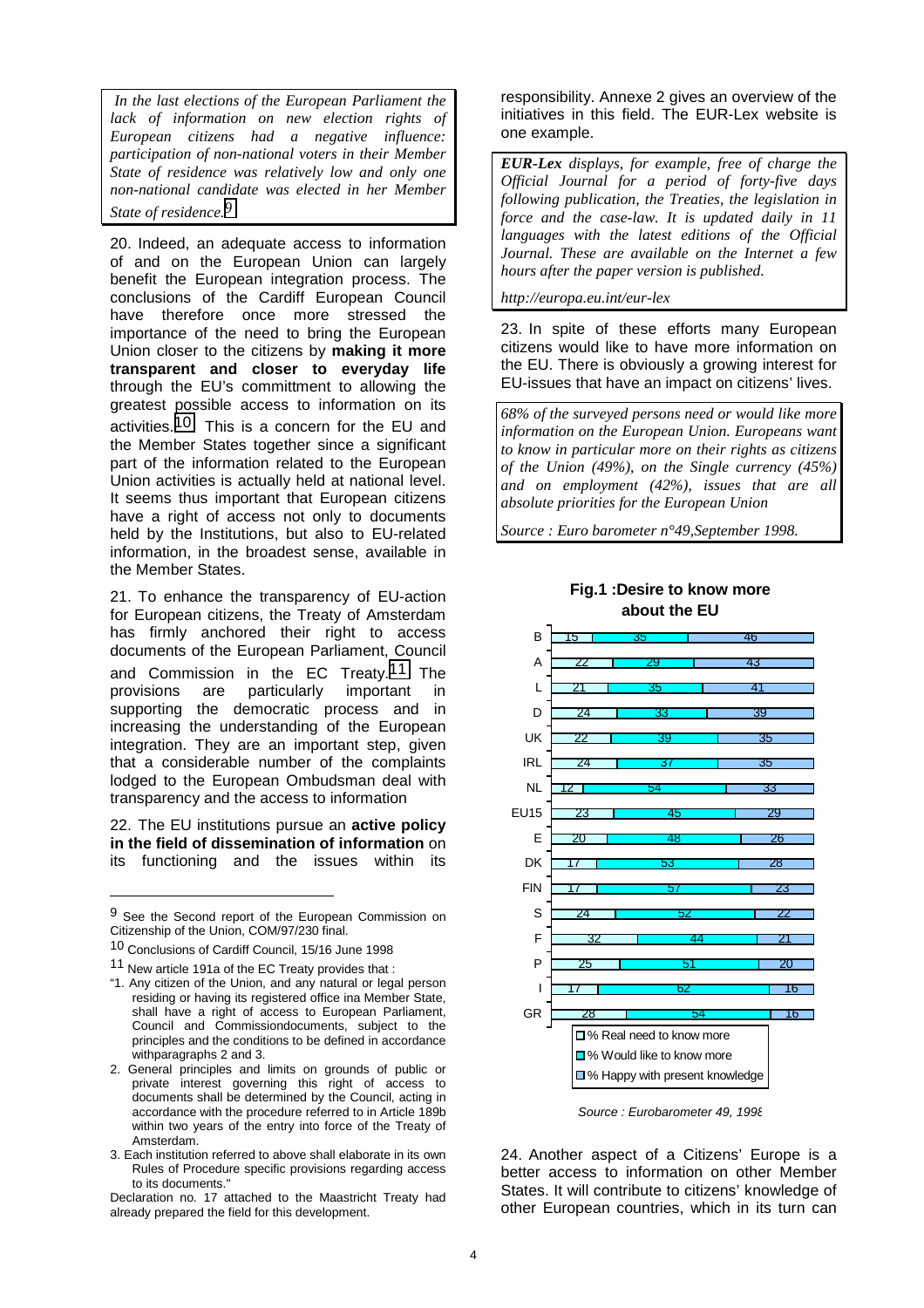<span id="page-6-0"></span>arouse a **greater interest in the European integration process**. To this end public sector bodies in the different Member States could make information with an interest for nonnationals more accessible to them.

#### **I.2 Public sector information: Opportunities for economic growth and employment**

#### **Why is access to public sector information important for businesses ?**

25. Access to public sector information in the different Member States is a necessity to **take advantage of the existing possibilities for all types of businesses** operating in more than one Member State.

26. The information relevant to business is in the first place of an **administrative** nature. At the moment it is still hard to get hold of a full picture of the rights, duties and procedures that allow a company to operate without difficulties in other European countries.

*58% of companies think that it is likely that access to information would enable them to expand their activities within the European Union. For instance, 66% of firms identified their need for precise information about administrative procedures. 25% of companies think that the persistence of obstacles to trade and business activities could be attributed to a lack of information about EU rules.*

*Source : Single Market Scoreboard, October 1998*

27. The lack of administrative information particularly harms the SMEs that do not have the means to find pieces of information that are often dispersed.

28. But also information of a **nonadministrative nature** can be extremely important for the decisions of firms. Statistical, financial and geographic information are some examples. This information plays a **key role for businesses** in all sectors of activity in particular when defining business strategies**,** marketing decisions, export or investment plans. Quick and easy access to such information helps businesses to make informed choices. A lack of information may considerably delay decisions on transborder operations.

29. The relevant business information throughout Europe as collected by the Chambers of Commerce is for example not readily available. An initiative at European level has been taken to improve the situation in this field (see the box below).

# *EBR II Project*

*The European Business Register project has been established because the absence of a fully integrated information service on European Companies is a potential threat to the effective operation of the Single European Market.*

*Aim of the project is to ensure that basic information on all companies in Europe is available throughout Europe without barriers due to differing technologies, languages, registration systems, networks etc*

*The EBR that is funded under the EU's Telematics Applications Programme (TAP) has become fully operational in December 1998 and now allows electronic access to business data of 10 EU Member States plus Norway. Http://www.ebr.org*

30. Also statistical information on European markets and economic trends is in many cases not timely available. This problem is however rather linked to the collection of national statistics (differing national methodologies, deadlines for submission to Eurostat, quality of indicators, decrease burden for SMEs, …) than to the issue of access per se.

31. The absence of accessible public sector information may **create a competitive disadvantage** for the foreign firms compared with local firms that can draw upon their own experience on the local situation. This is, for example true for insurance services that largely depend on specific local information on risks etc.

32. It also has a negative effect on companies that, by their nature, have a transnational vocation. International transport companies offering their services throughout Europe are an example of this. Accurate local information geographic information, traffic information and information on the weather amongst others- , is important for their daily operations.

33. Both administrative and non-administrative information are also relevant for **public procurement**12. Transparency of Government action in this field is a prerequisite to the achievement of a real internal market. Access to information on the local situation is necessary to make the rules work efficiently and to optimise fair chances for all firms involved. Since the information at stake is not always transparent, public procurement is often in practice still a national affair notwithstanding EU legislation.

34. Another example where the absence of transparency of the information leads to

<sup>12</sup> The Special sectorial report on public procurement, November 1997, illustrates the importance of access to information for this issue. See the report on European Commission, DG XV web site at the address http://europa.eu.int/comm/dg15/en/publproc/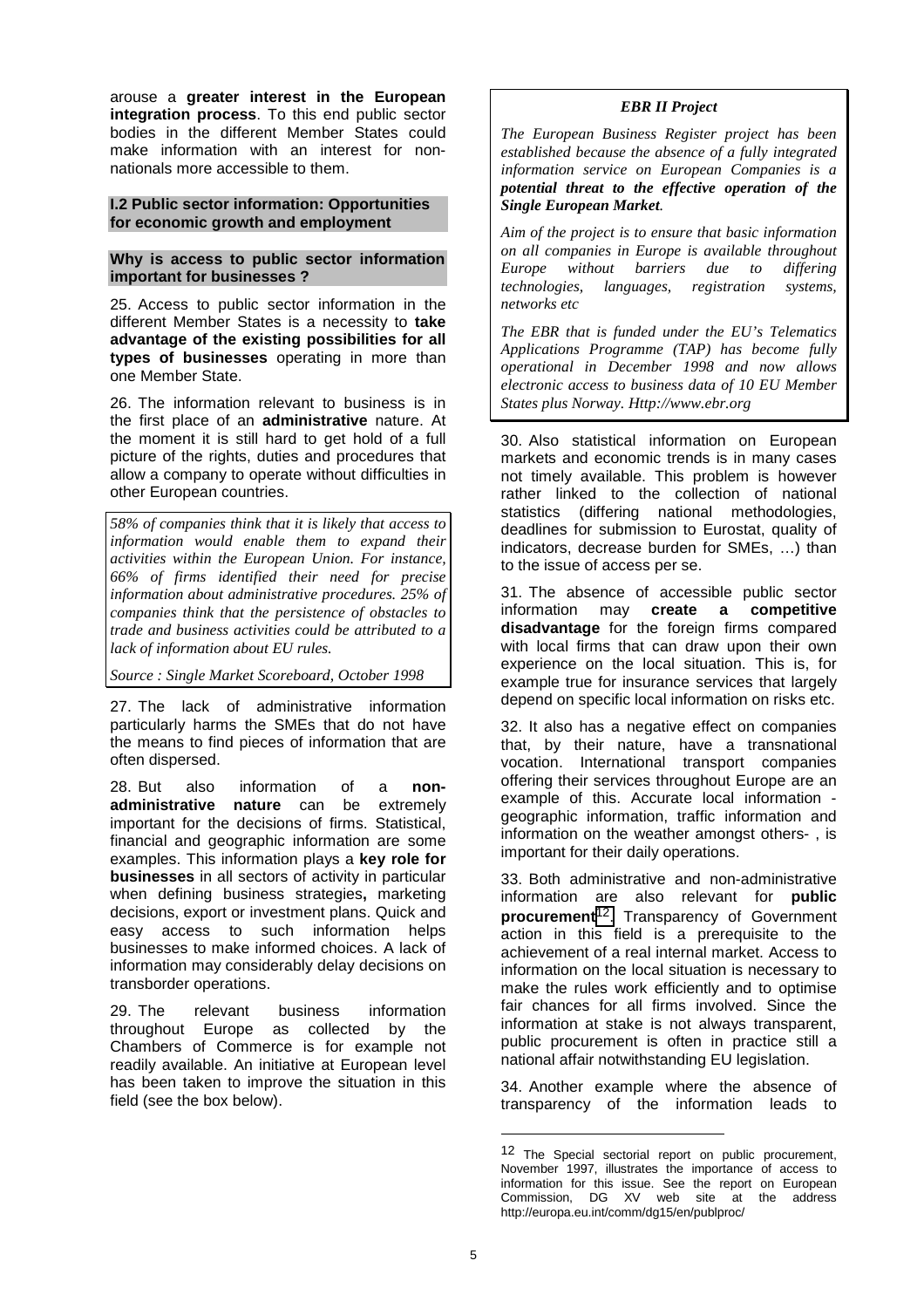negative results at European level, is patent information. The European Patent Office estimates that every year more than 18 billion Euro is spent on research that has been done before. Better accessibility of information on the state of the art of research, could decrease this amount.

#### *Esp@cenet*

*Together with the Member States of the European Patent Organisation and the European Commission, the European Patent Office has launched a new service called esp@cenet, which is accessible via the Internet. The main aim of this new service is to provide users with a readily accessible source of free patent information (over 30 million patent documents). It also aims to improve awareness at national and international level, in particular among small and medium-sized enterprises, of the kind of information that is publicly accessible. http://www.european-patent-office.org/*

35. The conclusion that **access to public sector data is highly relevant for businesses throughout Europe** is backed by the recent Report 'Managing Change' of the High level Group on economic and social implications of industrial change.<sup>13</sup> It indicates as an immediate priority to 'enhance competitiveness by fully opening the European market in telecommunications and data services, and to increase freedom of access to government and other state owned data'.

#### **Public sector information: A potential to further explore and exploit**

36. The public sector, by nature of its size and scope of activities, represents the **biggest single information content resource** for the creation of value-added information content and services. Studies have shown that the bulk of commercial information services in the EU information market consists of services in areas where the public sector holds very important resources.

37. Figure 2 clearly shows that public sector information is a **key resource for a very large part of information services** being either the core subject (government/political information, legal information) or an essential raw material (company profile, patent information, scientific, technical and medical –STM- information, etc.).

 $\overline{a}$ 





*Source : MS Study of the markets for electronic information services in the EEA, 1994 (Total revenues in 1994 : 5517 MECU)*

38. Public sector information is therefore a **prime information content**, essential to the information industry and a key enabler for electronic commerce applications14.

39. The information content industry is growing at an impressive rate and some four million people are employed in the content sector in Europe15. Much of this growth will be within SMEs trying to exploit the potential to manage and add-value to information. The emergence and development of these highly dynamic companies need to be fostered in particular, as they are **essential for the creation of new jobs** in the 21<sup>st</sup> century.

40. The European information industry is competing in a global market. During the preparatory process that has led to this Green Paper, European information industry representatives have strongly and repeatedly expressed their concerns about the **competitive disadvantage of European** publishers vis-à-vis their counterparts**.**

41. Better **possibilities for the exploitation of public sector information could partly redress this situation** and would lead to new opportunities for job creation. In the US the favourable conditions for this type of exploitation has already boosted the information industries.

<sup>13 &#</sup>x27;Managing change', High level group on economic and social implications of industrial change, Final Report, November 1998. The Special European Council of Luxembourg (21-22 November 1997) invited this Group to analyse industrial changes in the EU and to look at ways of anticipating and dealing with change and its economic and social effects.

<sup>14</sup> For a further analysis on recent trends and critical roles of content and the content industry within the network economy, see CONDRINET Study (CONtent and Commerce DRIven Strategies in Global NETworks), October 1998, commissioned by the European Commission and conducted by Gemini Consulting, at http://www2.echo.lu/condrinet/

<sup>15</sup> European Information Technology Observatory, 1998, Content data include media, publishing, marketing and advertising sectors.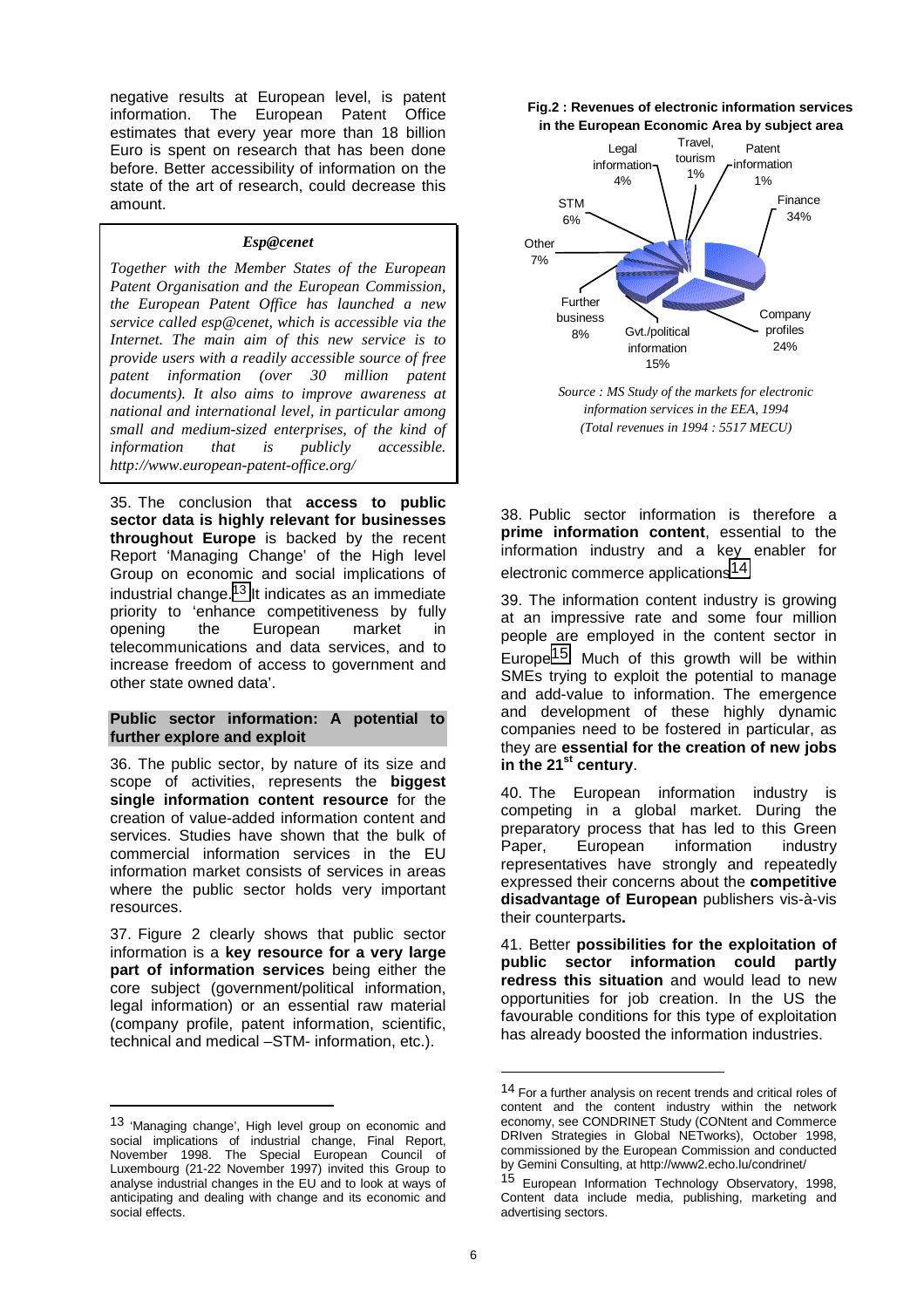42. There are **hardly any rules in Europe on conditions for exploitation of public sector information by the private sector**. Guidelines for the synergy of Public and Private Sectors in the Information Market were published by the Commission in 1989. Similar guidelines were produced by the UK Department of Trade and Industry in 1985. In 1994, a French Prime Minister's circular was published and a Memorandum of Understanding was adopted by the Dutch government in 1997.

43. Although these are good initiatives, there is no clear and consistent set of principles throughout Europe. This **lack of clear and consistent principles** means that European industry finds itself in a competitive disadvantage vis a vis its US competitors. In some cases this has lead to leading European companies investing in products based on US public sector information.

*The British/Dutch Reed Elsevier plc group, has acquired the US based LEXIS-NEXIS company, a leading provider of online information services and management tools for a variety of professionals (1.4 billion documents in more than 8,692 databases, 1.5 million subscribers, 1200 employees world wide). They are amongst others specialised in legal information*.

44. Pilot projects within the European INFO2000 programme16 have shown that private partners **are interested in cross-border collaboration with public sector bodies** to exploit public sector information and that there **is a real potential to be further explored and exploited at European level.**

*The EU potential as shown by INFO 2000 call for proposals*

*In 1998, in the framework of the INFO2000 programme, the European Commission invited proposals for shared-cost pilot, or exploratory projects. The objective of the Call was to make the information resources held by the public sector more readily available for exploitation in European multimedia content services*

*A total of 141 proposals was received by the closing date. The total cost of work proposed amounted to 109.7 MECU, and the total EU contribution requested came to 50.6 MECU. The over subscription of the Call was, therefore, in the order of 7, given the indicative budget resource of 7 MECU.*

45. In some cases, the commercial reuse of public sector information may however raise questions as to the **boundaries and limitations on the roles of the different actors**. Once private sector interests enter the market for

public information the safeguarding of **access for all** citizens may become more difficult. At the same time, if the public sector adds value to its own information, launching commercial information products onto a hitherto private information market, the issue of **fair competition** may be raised.

46. These issues and possible obstacles at European level to the exploitation of public sector information will be addressed in chapter III.

<sup>16</sup> INFO2000 programme (Council decision of 20 May 1996, O.J. N° L 129, 30.5.1996, p. 24)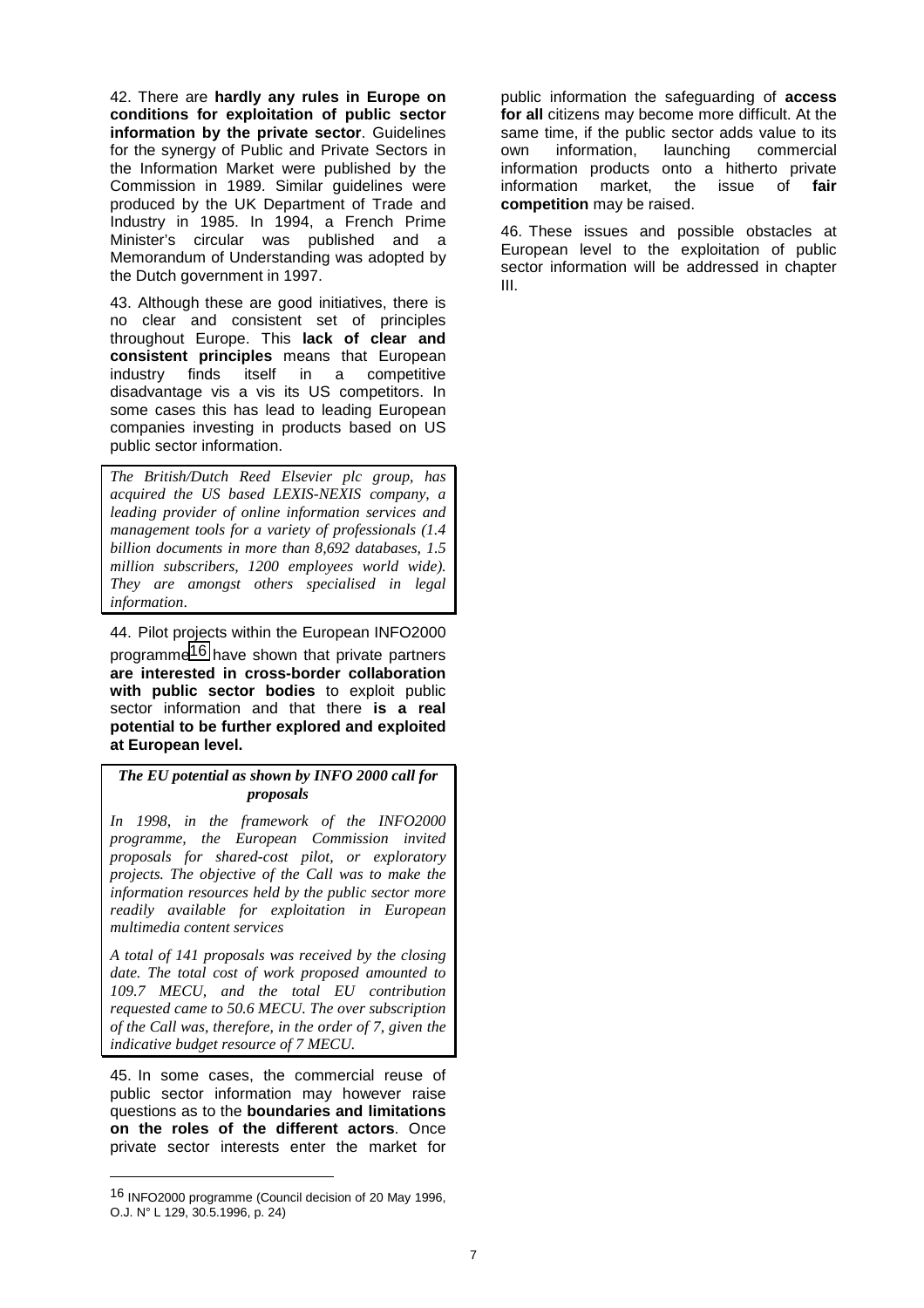#### <span id="page-9-0"></span>**Chapter II : The Information Society and the public sector**

47. The discussion on public sector information should be seen in the context of the **emerging Information Society**. The new Information and Communication Technologies are quickly changing the ways public sector bodies operate. which makes a **timely debate on public sector information** all the more important.

## **II.1 Electronic Government**

48. The emerging Information Society, largely driven by an ever increasing and pervasive use of information and communication technologies is more and more affecting the public sector. Administrations follow the example of the private sector and benefit from the enormous potential of these technologies to improve their efficiency. This development is often labelled 'Electronic Government' and covers both the internal and external application of Information and Communication Technologies (ICT) in the public sector.

49. The importance of this development is increasingly acknowledged in many countries around the world. In Europe experiments are being conducted at all levels of government local, regional, national and European - to improve the functioning of public services concerned and to extend their interaction with the outside world.

50. Indeed, the use of Information and Communication Technologies does not only smoothen public administration internal operations, but also strongly supports the communication between different administrations as well as the interaction with citizens and businesses. This is one of the key elements of 'Electronic Government': it brings public sector bodies closer to citizens and businesses and leads to better public sector services. At EU level programs like IDA and the actions within Framework Programme V for R&D addressing Administrations enhance the progress in this field.

51. Electronic government services can generally be distinguished according to the three main functions they serve.

**Information services** to retrieve sorted and classified information on demand (e.g. WWW sites).

**Communication services** to interact with individuals (private or corporate) or groups of people (e.g. via e-mail or discussion fora).

**Transaction services** to acquire products or services on line or to submit data (e.g. government forms, voting).

Table 1 gives an overview of possible services and their application areas.

|                                | <b>Information services</b>                                                                     | <b>Communication services</b>                                               | <b>Transaction services</b>                     |  |
|--------------------------------|-------------------------------------------------------------------------------------------------|-----------------------------------------------------------------------------|-------------------------------------------------|--|
| Everyday life                  | Information on work,<br>housing, education, health,<br>culture, transport,<br>environment, etc. | Discussion for a dedicated<br>to questions of everyday<br>$\mathsf{life}$ : | e.g. ticket reservation,<br>course registration |  |
|                                |                                                                                                 | Jobs or housing bulletin<br>boards                                          |                                                 |  |
| <b>Tele-administration</b>     | Public service directory                                                                        | e-mail contact with public<br>servants                                      | electronic submission of<br>forms               |  |
|                                | Guide to administrative<br>procedures                                                           |                                                                             |                                                 |  |
|                                | Public registers and<br>databases                                                               |                                                                             |                                                 |  |
| <b>Political participation</b> | Laws, parliamentary<br>papers, political<br>programmes, consultation<br>documents               | Discussion for a dedicated                                                  | referenda                                       |  |
|                                |                                                                                                 | to political issues                                                         | elections                                       |  |
|                                |                                                                                                 | e-mail contact with<br>politicians                                          | opinion polls petitions                         |  |
|                                | Background information in<br>decision making processes                                          |                                                                             |                                                 |  |

#### **A typology of Electronic Government services**

**Table 1**

*Source: Institute of Technology Assessment, Austrian Academy of Sciences and Centre for Social, Background Paper to "the Information Society, Bringing Administration Closer to the Citizens Conference", November 1998 (organised by the Centre for Social Innovation on behalf of the Information Society Forum/Work Group 5/Public Administration).*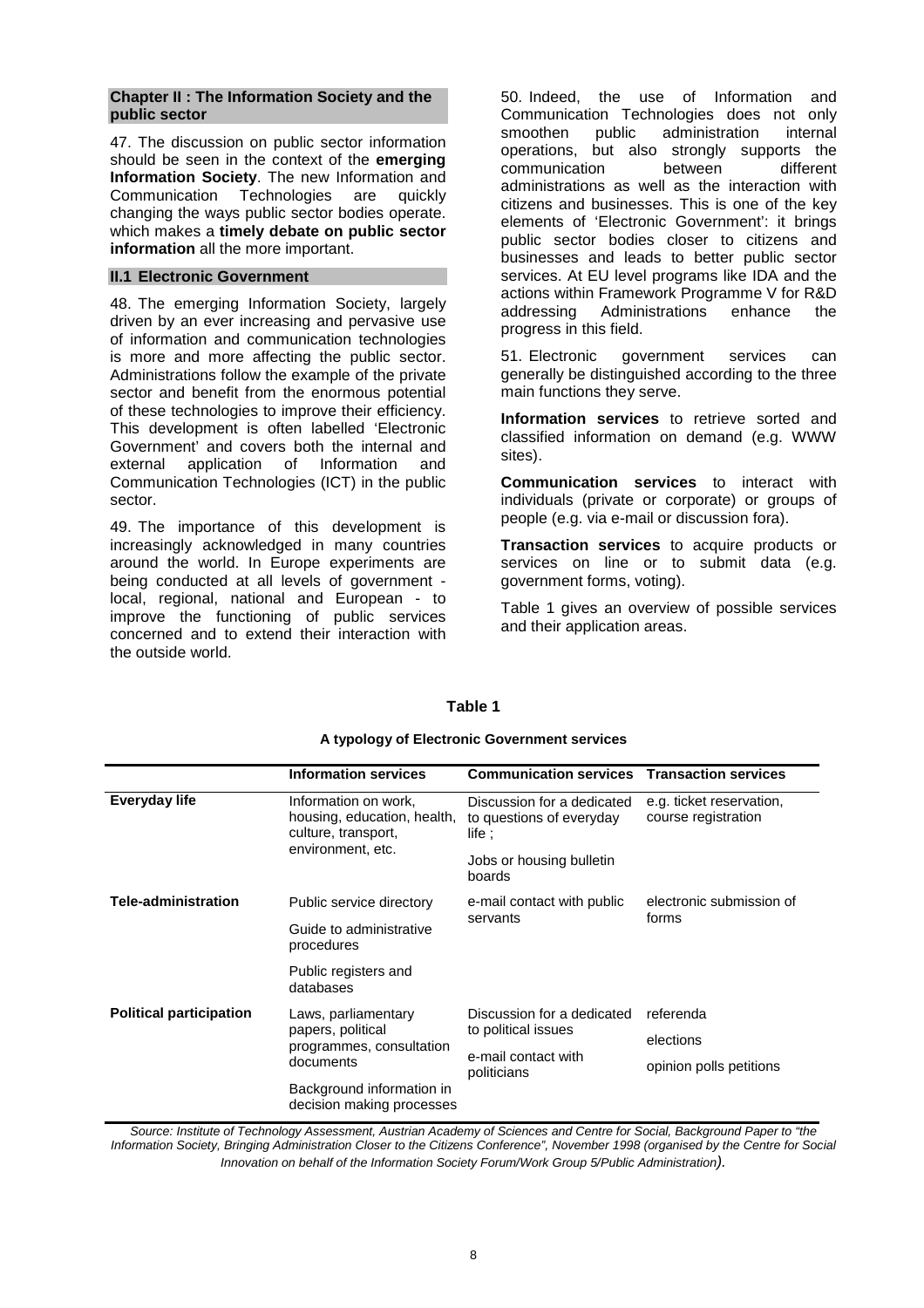<span id="page-10-0"></span>52. Transaction services are generally seen as the future of electronic government, since forms have a key role in all administrative processes. In a recent German Delphi study, transaction services were regarded by the experts interviewed to become reality in the next ten years. It is estimated that in the US already 40 percent of all forms of the public administration are available electronically. This way of dealing with government can considerably lower the administrative burden for citizens and businesses alike.

*The TESS (Telematics for Social Security) project, funded under the IDA programme, aims at simplifying and accelerating administrative procedures in order to ensure citizen's access to their rightful social security benefits. The objective is to replace paper forms for information provision by electronic exchange. The two major areas currently addressed by TESS are old age pensions (to ensure that migrant workers get the pensions due to them) and to facilitate reimbursement of sickness benefits in kind (in case the Member State where the benefit in kind was advanced is different to that where the person is insured).*

53. Reengineering public services may require substantial investments by government bodies at all levels as well as a change in culture. However the results are worth it. 'Electronic government' leads to a public service that performs better and is closer to the citizens.

54. The EU is itself involved in considerable reengineering efforts to benefit from the possibilities offered by 'electronic government'. Transactions with and information to citizens will have an ever increasing 'electronic' character. One example: before long the Commission will be able to handle electronic project proposals within the Fifth Framework Programme for Research and Development. Legal barriers at EU level have to be solved to turn these transactions into reality.

55. One aspect of Electronic Government that is often forgotten is its potential **impact on the information market**. By applying new technologies and innovative concepts, public authorities at all levels of government can have a **role as a driver of the Information Society**. The Report on job opportunities in the Information Society<sup>17</sup> presented to the Vienna European Council of December 1998 has once more stressed this role of governments. Their example as a leading edge customer will convince citizens and businesses to adopt new technologies themselves and will invite the ICTindustries to explore new pathways.

 $\overline{a}$ 

#### **II.2 Electronic Government and public sector information**

56. The use of new technologies can considerably increase the efficiency of the **collection of information.** It gives public bodies the possibility to share available information when this is in conformity with data protection rules, rather than duplicating its collection from citizens and businesses. This can notably **reduce the administrative burden** on citizens and business, and in particular SMEs.

57. At the same time, sharing information leads to better informed public bodies, that have access to all data relevant for their functioning. In the EU context, more and more information is exchanged between Member States in areas like customs, agriculture, environment, health, statistics, etc.

58. The 'electronic revolution' also has a major impact on the **accessibility and dissemination of information**. The Internet has a huge potential as a platform where citizens and business can easily find public sector information. All Member States in the EU are taking advantage of this potential.

59. As part of their dissemination policies, the EU-institutions increasingly use the possibilities offered by the Internet. They maintain a family of web sites offering a large amount of information on the EU and its activities.

60. More and more people find their way to these web sites, which is shown by the following example: In September 1998 almost 7 million of Commission documents were consulted electronically, more than double the number of consultations of September 1997.

61. The new technologies will also allow the provision of information and services in a **more integrated form**. Such integration is especially desirable where a specific information need necessitates contacts with a number of different administrative bodies. This objective goes under the name of "one stop service" or "one stop shopping". The europa.eu.int website forms a single access point for information on all EU institutions.

62. The digitisation of public sector information facilitates not only access, but also **possibilities for its exploitation**. A better access to information together with its digital format makes it easier to combine data from different sources. This will allow for the creation of new information products that have public sector information as their raw material.

63. The digitisation process makes the differences that exist between public sector bodies in Europe in terms of access and exploitation of public sector information more visible and more relevant. These differences

<sup>17 &</sup>quot;Job opportunities in the Information Society: Exploiting the potential of the information revolution" COM (1998) 590 final.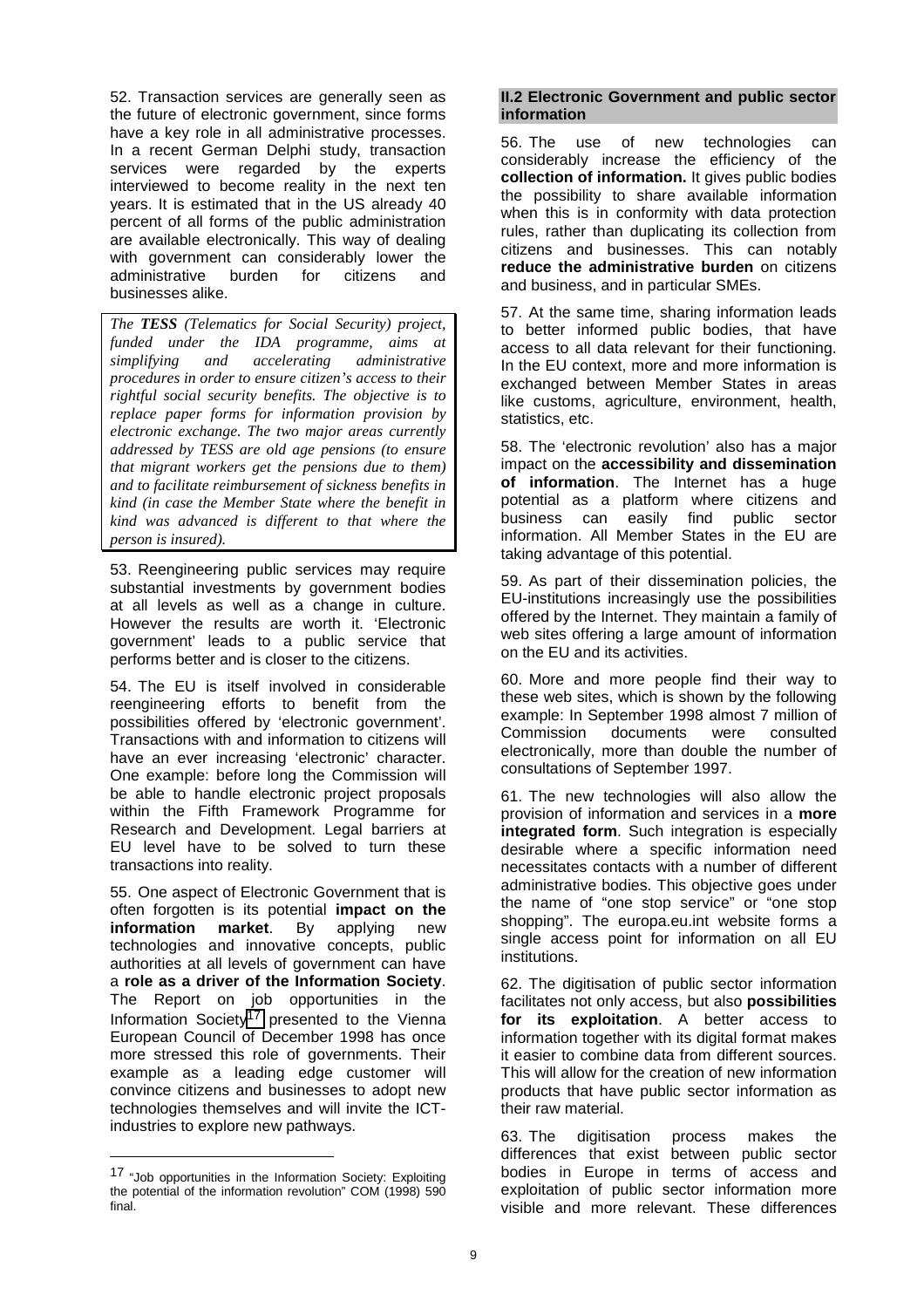<span id="page-11-0"></span>create barriers to the full use of the opportunities offered by the new technologies and make a debate on public sector information at European level all the more necessary.

#### **II.3 Electronic access for all?**

64. Our societies are moving towards a situation where everyone has access to the new electronic tools. The penetration of Internet is happening at a much faster pace than the penetration of other information tools like the telephone or television earlier this century. Nevertheless **it will take time until a generalised access is realised.**

65. Dissemination of public sector information on the Internet does not automatically imply that all citizens have an equal access to it. Substantial differences exist in access to the tools of the Information Society (computers/modems etc.) and the ability to use them. In this context the Report on job opportunities in the Information Society18 stresses that the access to such tools and the skills to use them are prerequisites for job creation and need to be prioritised.

66. This observation points to the need of **investing in infrastructures** that provide access for all to the electronic networks. Libraries seem to be particularly fit to fulfil this public role, but other possibilities should also be explored.

#### *Infocid*

*In Portugal a network of 'Cyber-kiosks' has been installed throughout the country to give citizens access to the Internet and in particular to information on the public sector. The global, integrated multimedia Infocid system, gives access to government information on a wide range of subjects like employment and training, education, the Law and Courts, housing etc.*

#### *http://www.infocid.pt/*

 $\overline{a}$ 

67. In addition this point stresses the importance of **investment in Information and Communication Technology-skills**. Lacking investment may lead to a society fundamentally split between people that can and people that cannot use the new information tools. Several projects at European level already address this problem, tackling it at the base.

# *EUN - The European Schoolnet*

*The aim of the project, funded by the Task Force "Educational Multimedia" and coordinated by the SOCRATES programme, is to establish a European school information network – the European Schoolnet – as a multimedia and communication platform at the services to schools in Europe and as a framework for collaboration at a European level among national educational authorities, universities and industry to develop ICT in schools as regards content, pedagogical approaches and technology.*

# *http://www.eun.org/*

68. Improved skills will in the long run also lead to a **better use of public sector information**. More informed, computer-literate citizens and businesses will ask for more and better information and will act as an incentive for the public sector to provide better information services and for the information industry to create more value-added information products and services.

<sup>18 &</sup>quot;Job opportunities in the Information Society: Exploiting the potential of the information revolution" COM (1998) 590 final.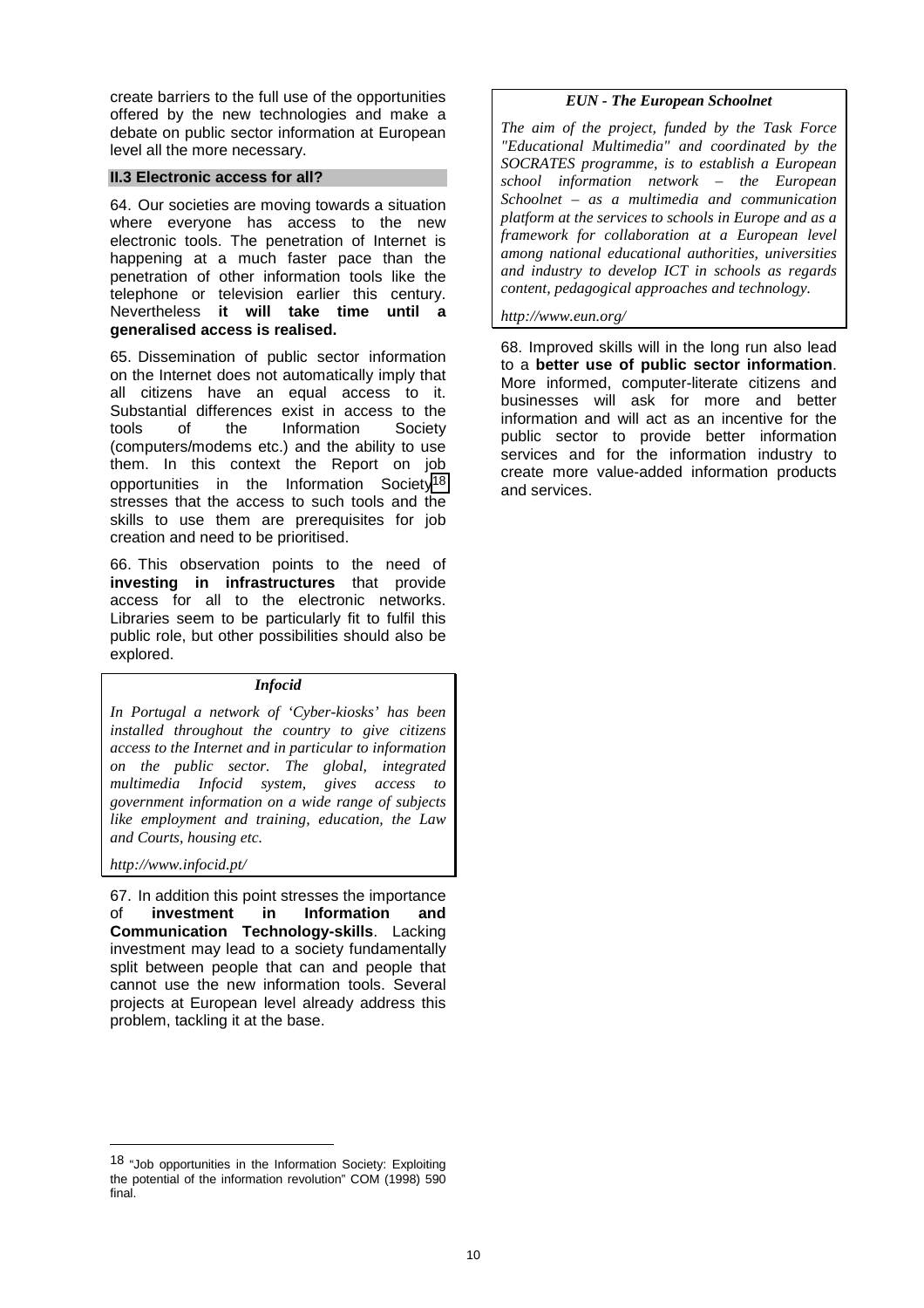#### <span id="page-12-0"></span>**Chapter III : Issues linked to access and exploitation of public sector information**

69. The access to public sector information as well as the commercial exploitation of this information entail a whole range of issues that need careful consideration. They vary from the definition of public sector information to issues related to privacy and liability.

70. The questions that follow each section are for guidance only. Readers are invited to take an open and innovative approach, considering all areas discussed here and other issues which they consider to be of relevance.

## **III.1 Definitions**

 $\overline{a}$ 

## **Public sector information**

71. A definition of public sector information is important because it will help to determine the scope of the replies to this Green Paper and a possible follow-up.

72. The definition of **public sector** varies from one Member State to another. In the laws and discussions on access to public sector information three possible approaches appear to emerge:

- **The functional approach**, in which the public sector includes those bodies with state authority or public service tasks<sup>19</sup>.
- **The legalist/institutional approach:** only bodies that are explicitly listed in the relevant law(s) have a public sector character.
- **The financial approach, whereby the public** sector includes all bodies mainly financed by public funds (i.e. not operating under the normal rules of the market).

Whatever methodological approach will be chosen, the information of public bodies at different levels of government, central, regional and local, shall be taken into consideration.

In all cases, state owned companies operating under market conditions and subject to private

and commercial laws are not meant to be covered by either of these definitions.

#### **Types of public sector information**

73. Public sector information may be classified along different lines. A first possible distinction is the one between **administrative** and **nonadministrative** information. The first category relates to the function of Government and the administration itself and the second category to information on the outside world that is gathered during the execution of public tasks (Geographic Information, information on businesses, on R&D etc.).

74. Within administrative information a further distinction can be made between information that is **fundamental for the functioning of democracy** (like laws, court cases, Parliamentary information) and information that **does not have such a fundamental character**.

75. Another possible distinction draws a line between information that is **relevant for a general public** (like Parliamentary information) or for a very limited set **of persons that have a direct interest**.

76. From a market perspective, information can be divided according to its (potential) **economic value**. It should be noted that both administrative and non-administrative information can have a considerable market value.

77. The above mentioned distinctions may have consequences for the way the different types of information are treated: They can have a considerable bearing on issues like pricing and copyright and touch upon delicate issues like data protection.

# **Question 1 :**

Which definition of public sector is the most appropriate in your view?

What categories of public sector information should be used in the debate?

#### **III.2 Conditions for access to public sector information**

78. The existence of an access right does not mean automatically unlimited and unconditional access to public sector information. In this regard different Member States and the EU apply different rules and have different practices.

79. The different conditions for access raise a number of questions that are relevant for both **citizens** and for the competitiveness of **businesses**. Views related to both perspectives are welcome.

<sup>19</sup> Directive 90/313/EEC on the freedom of access to environment information excludes from the definition of public sector, bodies acting in a judicial or legislative capacity. It provides that national, regional or local public authorities having responsibilities and holding information relating to the environment should place this information at the disposal of any natural or legal person requesting it, regardless of whether that person has a legal interest. As its purpose is to promote the protection of the environment, commercial issues are not addressed. Specific provisions of this Directive are referred to in appropriate sections of Chapter II. Any actions resulting from this Green Paper will not prejudice access to information concerning the environment as provided for by this Directive, which will possibly be reviewed in 1999, nor the relevant "acquis communautaire".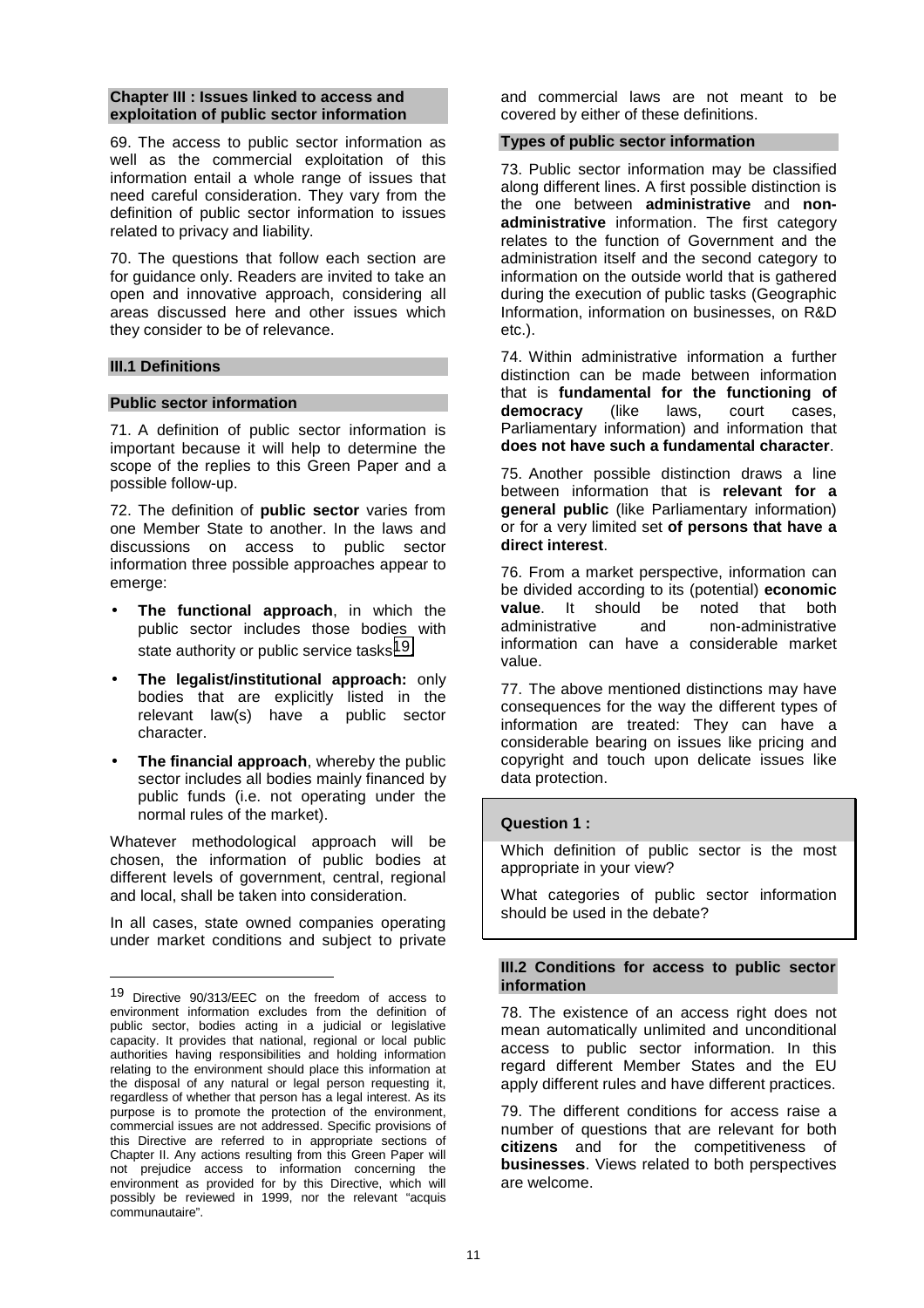#### <span id="page-13-0"></span>**Existence of an interest**

80. The large majority of national laws do not require a person or company need to have a particular interest as a condition for access to public sector information. However, since this may be the case in certain circumstances, the issue merits discussion.

#### **Exemptions to the right of access**

81. All national regulatory frameworks provide for exemptions to the right of access. Such exemptions may roughly be distinguished in four categories:

- exemptions in the **interest of the state** for example relating to national security, public order, economic interests, international relations, legislative procedures, etc. ; these are mostly of exclusive Member State competence.
- exemptions in the **interest of third parties,** for example relating to privacy, intellectual property, commercial secrets, judicial procedures, etc.
- exemptions to **protect the decision making process,** for example, preliminary or 'internal use' of information etc.
- exemptions to **avoid unreasonable costs or workload** in the administrations concerned, for example information already published or excessive requests.

Directive 90/313/EEC provides a list of possible exemptions which cover all of the above areas of concern.20

82. Exemptions and their interpretation differ to some extent between Member States. Some commentators consider that this may interfere with the ability of companies and citizens to access the information which they need on a pan-European basis.

# **Time, quantity, format**

83. The emergence of new technologies and faster networks makes issues of time, quantity and format of information less relevant. If information is available over electronic networks instantaneously, citizens can download what they need and when and where they need it.

84. However, as not all public sector information will be available in electronic format in the foreseeable future, the question remains of how quickly the public authorities should react to requests and how much information they should provide. These issues are related to the need to avoid unreasonable requests and excessive workload.

#### *Time*

85. National access laws vary as to the deadlines set for the public sector to respond to an access request. The French law gives a 2 month deadline, while the Swedish law stipulates a "prompt response". In some cases, there is no reference to time limits*.* Directive 90/313/EEC gives a two month time limit**.**

## *Quantity and Format*

86. The question of whether there should be limits to the quantity of information requested is more complex. In principle, some quantity limitations may be imposed if information in manual format requires an excessive effort to assemble. The need to ensure low cost access for citizens to information needs to be balanced against the need to avoid excessive burdens on the public services. In cases where public sector information is available and can be accessed in electronic format, quantity limitations are more difficult to justify.

87. In the execution of its primary tasks, the public sector produces a vast amount of raw data. The format of this public sector information may often be unattractive and difficult to access. Having taken this issue into account, many public sector bodies are engaged in tailoring raw data to customer needs.

88. This also draws the attention to another interesting issue: the right of citizens to have access to the raw data and data at intermediate levels and not just to the data in their final. elaborated form.

# **Question 2 :**

Do different conditions for access to public sector information in the Member States create barriers at European level?

If so, what elements are concerned: requirement of an interest, exemptions, time, format, quantity?

What solutions can be envisaged?

#### **III.3 Practical tools for facilitating access**

89. Citizens and businesses alike can be seen as the 'clients' of the information services that are offered by the public sector. The concept of client implies that the needs of citizens and businesses are being taken into account when the services are conceived and that **userfriendly search mechanisms** are put in place.

90. The data sets available in the public sector are numerous.

<sup>20</sup> See footnote 19, p 11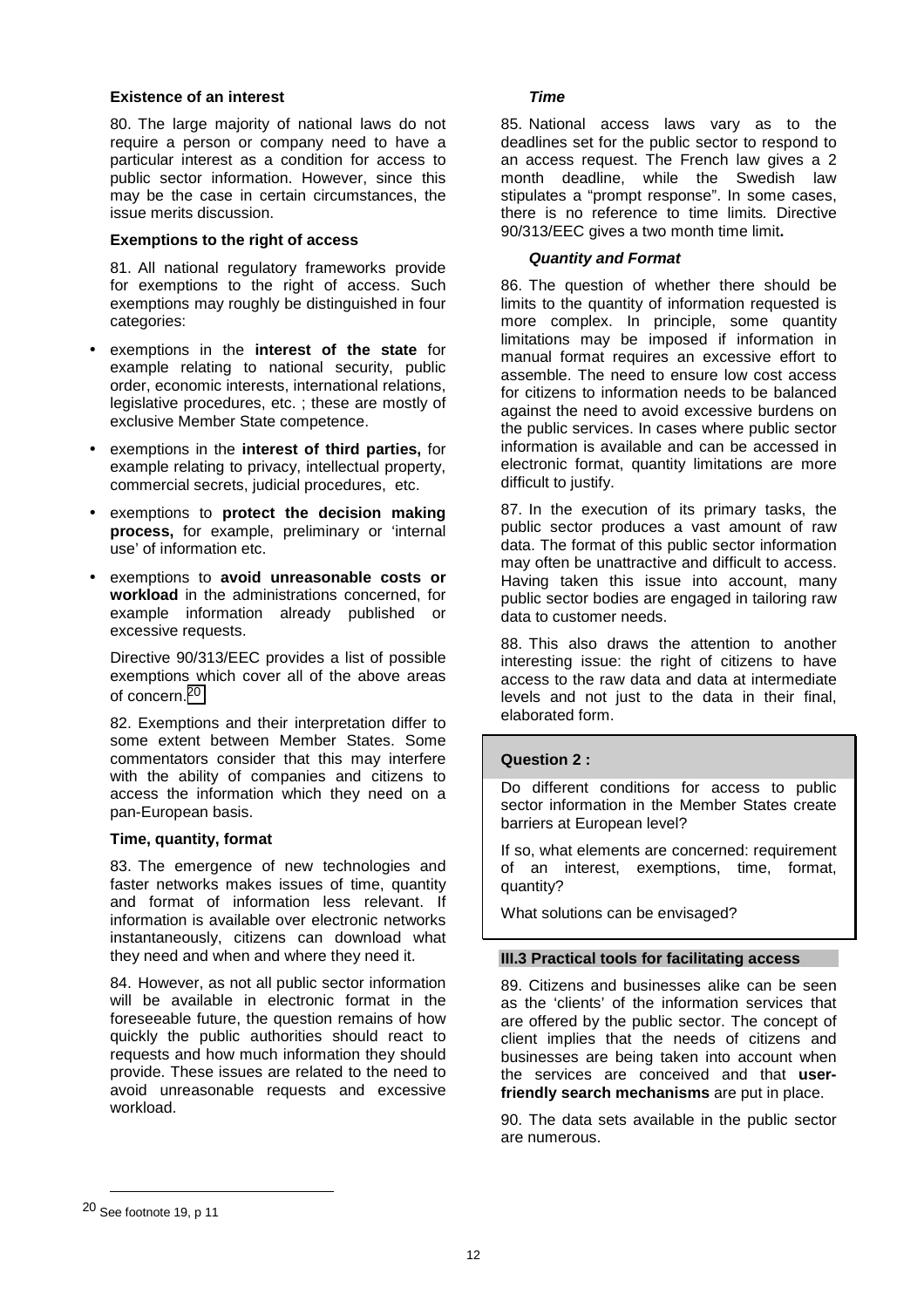<span id="page-14-0"></span>*A recent estimate of the number of public databases in the Netherlands alone came up with a figure of some 36.000 21*

To help the 'information clients' in finding their way in this mass of data it may be necessary to establish meta-data and directories. This leads to the following question:

# **Question 3 :**

Could the establishment of European meta-data (information on the information that is available) help the European citizens and businesses in finding their way in the public sector information throughout Europe?

If so, how could this best be realised?

What categories of content should directories of public sector information resources contain?

#### **III.4 Pricing issues**

91. Pricing as well as pricing models vary enormously in different Member States and in different public sector bodies of the same





Member-State. As an example, figure 3 shows the wide range of prices Dun&Bradstreet, a business information provider, must pay when accessing companies registered data and financial statements throughout Europe.

#### *Pricing Models*

*The 1994 French circular distinguishes between information collection and production costs (which are not charged for) and other costs, such as printing, updating, data retrieval and transmission (which can be charged for). Furthermore it distinguishes between types of information and types of use.*

*The UK guidelines 1985 DTI guidelines favour a market approach: "Where an established market exists for Government-held tradable information provided by them already, Departments should charge a reasonable market price. In the case of tradable information which has not previously been exploited, contracts may initially be on the basis of charging only for costs incurred over and above those that would be incurred normally in handling the data or information for their own purpose".*

*The 1989 European Commission Synergy Guidelines favour a distribution cost approach: "Pricing policies may vary depending on the nature of the information; A price should be established which reflects the costs of preparing and passing it to the private sector, but which does not necessarily include the full cost of routine administration. The price may be reduced if provision of the resulting information service is deemed to be necessary in the public interest".*

*The US law allows charging for search, duplication and review costs but not for the value added by the public sector to the raw data. The US public sector should see the adding of value only as a tool to increase efficiency, not as a means for profit making.*

92. In the long run, the current trend to make public sector information increasingly available free of charge on the Internet may have an effect of prices and pricing models.

93. Studies and discussions have shown that the dual purpose of a public sector information policy - access and exploitation - calls for a pricing policy that should take into account a number of interests:

- **affordable access for all**
- **exploitation potential**
- **fair competition** (treated in the next paragraph)

<sup>21</sup> BDO Consultants, Electronische bestanden van het bestuur, 1998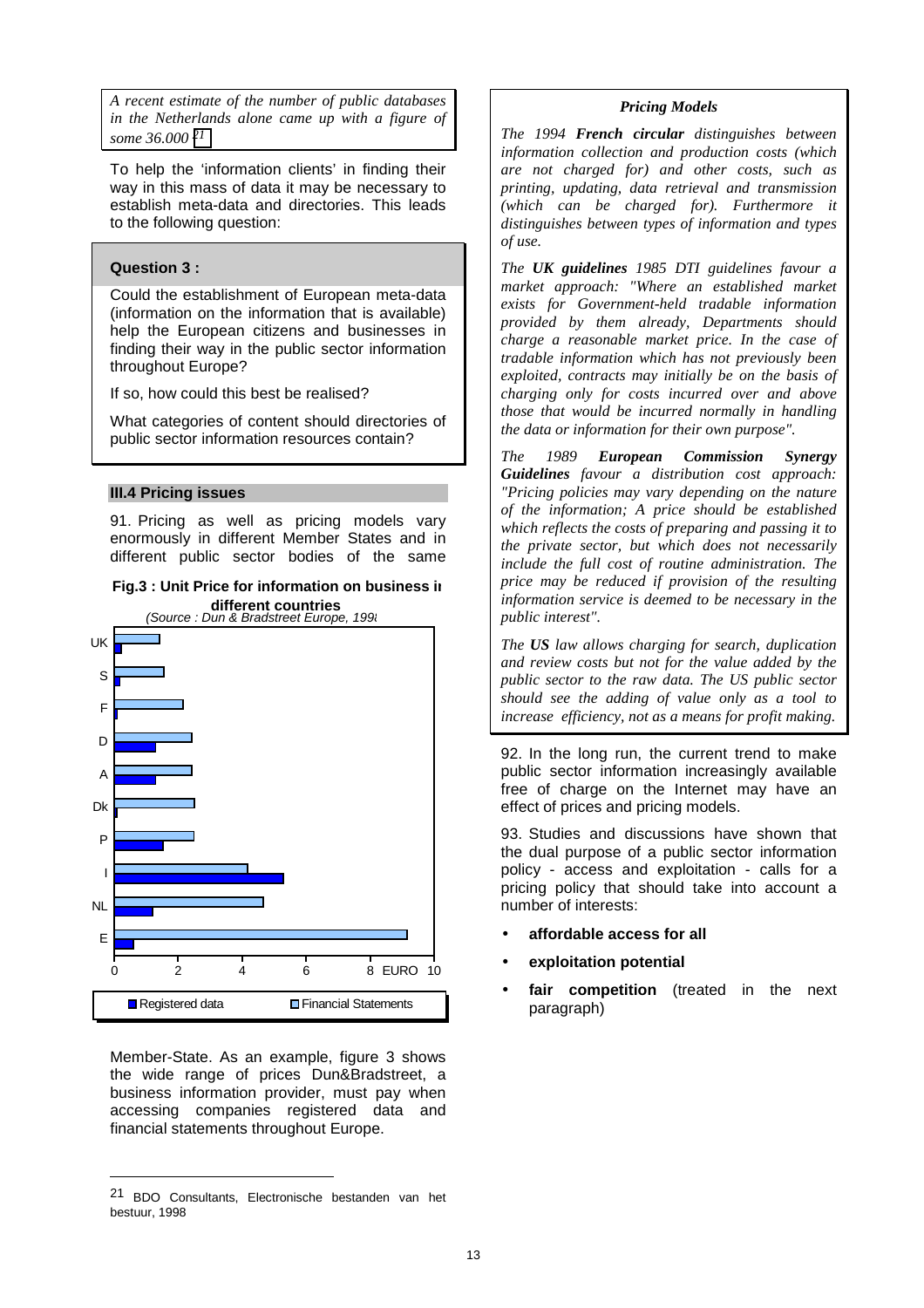<span id="page-15-0"></span>

*Source : Eurobarometer 47*

94. Pricing conditions are in the first place important in the discussion on **access.** Public information is produced at the expense of taxpayers. The question may therefore be raised whether public organisations have a right to charge for the provision of information. It may be argued, however, that it is usually a small section of the public who wish to use a particular public sector information product and that they should not be subsidised by the rest of the population. In fact, people are willing in certain circumstances to pay for the (information) services offered. Figure 4 clearly shows this.

95. But pricing should be such that it does not preclude the access for all. In this respect mention should be made of the French initiative to identify categories of public sector information considered to be "essential" in view of the exercise of democratic rights by citizens. In principle, such public sector information is provided for free.

96. At the **exploitation** side, it is important that efforts made by the public sector to render information accessible for commercial exploitation are recognised and rewarded. At the same time, if the private sector is to develop competitive products from public sector information, the raw materials must be available to them at a reasonable price.

97. Pricing is therefore a crucial issue for the exploitation of public sector information by the content industries. It largely determines whether they will find an interest in investing in value added products and services based on public sector information. American companies benefit from the fact that they can obtain US public sector information for free.

*An American software firm is about to release a business mapping software product allowing users to find and illustrate points on the map, integrate maps in their documents and identify the trends of their business on the map. The objective is to make it easy for business users in organizations of any size to use maps to make better-informed business decisions. Over 15 million addressed street-level segments are included for all US and worldwide country-level boundaries. The estimated retail price of the product is \$109.*

 *As an element of comparison, a German mapinfo company is offering geodata for one German state unit only for a total of 9.728 DM + VAT 16%.*

*A UK based environmental pressure group has complained after the Ordnance Survey, Britain's national mapping agency, tried to charge the organisation more than £365.000 for digital mapping base-data of the country.*

# **Question 4:**

What impact do different pricing policies have on the access to and exploitation of public sector information?

Does this create differences in opportunities for citizens and businesses at European level?

# **III.5 Competition**

98. Public sector bodies have cost structures which may differ from those of private businesses. In certain circumstances, it is possible that they offer products at less than the market price, or cross-subsidise other areas of their operations through the sale of information.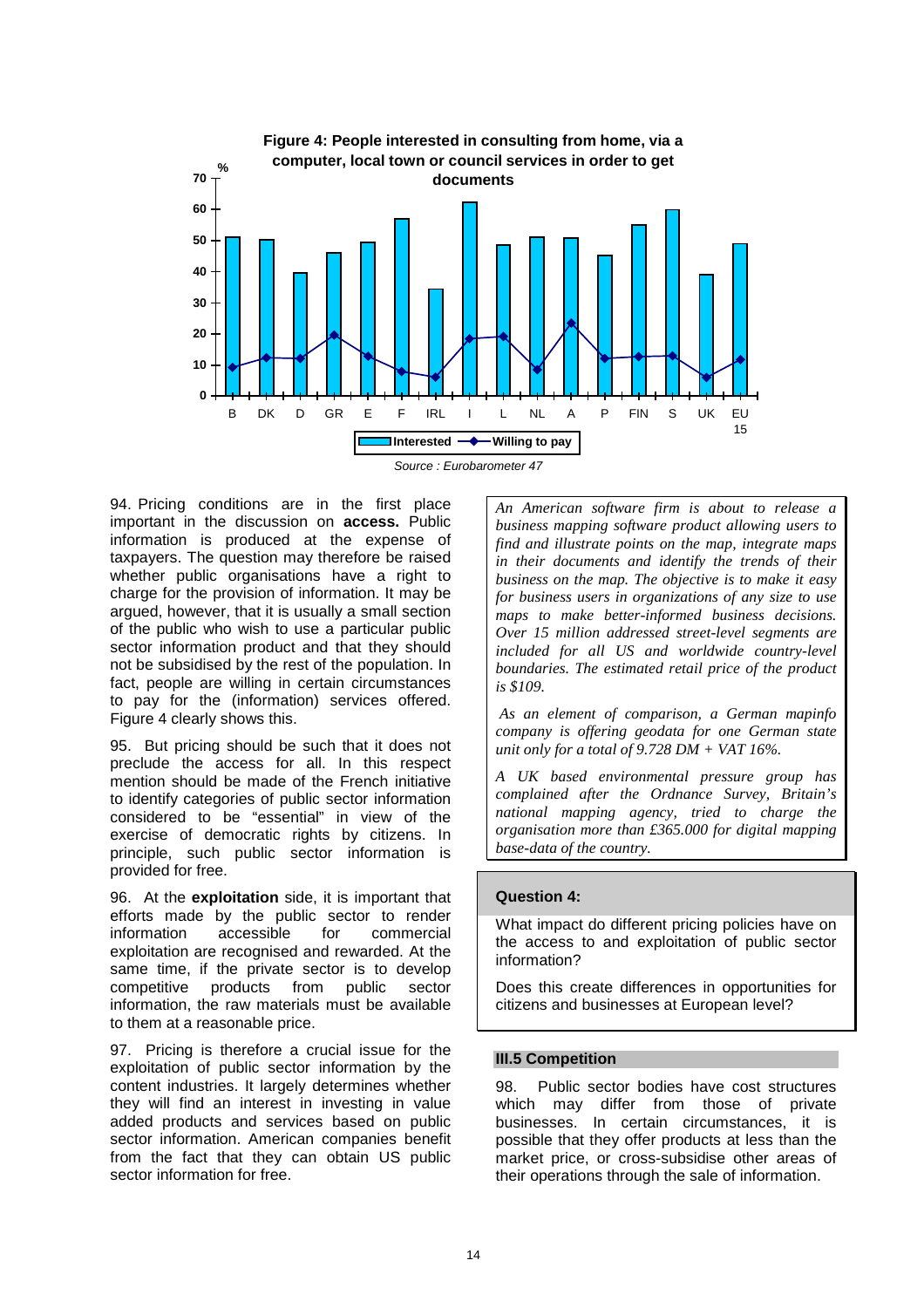<span id="page-16-0"></span>99. Fair competition may thus be adversely affected once public sector organisations offer added-value information products on the market. This may also be the case when exploitation rights or exclusive contracts are ceded to semiprivate or private sector bodies. Unfair competition situations may also result from information being released at different speeds to different parties.

# *National legislation*

100. All Member States enforce some general competition rules. Some legislation specifically deals with competition issues in respect of commercialisation of public sector information. The UK guidelines state that government departments should not aim to compete with the private sector. According to French rules a public body should not directly intervene in the market and may only provide value added information services if this is in line with their legal mission. Divergent application of competition rules in different Members States may create market distortions.

#### *EU competition rules*

101. EU competition rules are determined by articles 85-94 of the EC Treaty. Several competition issues in this field are interrelated:

- State aid  $22$ : market distortion through public subsidies should be avoided
- Abuse of dominant position <sup>23</sup>: access to data not available elsewhere should be under reasonable conditions, on a cost-oriented basis (essential facility doctrine)
- Agreements between companies  $24$ ;
- Monopolies 25.

102. In the context of the State aid rules, public information providers may be, under certain circumstances, in competition with the private sector. Public financing could then constitute a state aid<sup>26</sup> that could benefit from certain derogations<sup>27</sup>. Article 6 of the EC Treatv which prohibits discrimination on grounds of

 $\overline{a}$ 

not only under Articles 92(2) and 92(3) (categories of aid that are or may be considered compatible with the common market), but also under Article 90(2) if the undertaking is entrusted with a service of general economic interest. In the latter case, all of the conditions of Article 90(2) would have to be fulfilled : the undertaking must be entrusted with a service of general economic interest ; the amount of the aid must not exceed the net cost of ensuring the service of general economic interest ; and the development of trade must not be affected to such an extent as would be contrary to the interests of the Community.

nationality is also relevant. Furthermore, the 1989 Synergy guidelines published by the Commission make reference to competition rules.

103. For competition policy purposes, a distinction is often drawn between information for which only one source exists, which must generally be made available at reasonable conditions, and information which is available from different sources (diversity principle), for which market prices may apply.

104. Competition is also an essential principle of public procurement. It applies both to publishing contracts (where the public institution pays for publication or subsidises it) and to distribution contracts (in those cases where there are limitations to the number of distributors, in order to reach certain targets, e.g. geographical coverage).

105. New technologies change fixed and variable costs, new national and multinational players appear on the market which creates opportunities to reduce prices or to increase the distributions targets. This may require changes in procurement policies and in tendering terms.

#### **Question 5 :**

To what extent and under what conditions, could activities of public sector bodies on the information market create unfair competition at European level?

#### **III.6 Copyright issues**

106. The Bern Convention (Art. 2 (4)) leaves Member States the freedom to determine the protection to be granted to official texts of a legislative, administrative or legal nature, and their official translations.

107. The vast majority of Member States have used this provision to exclude these texts from any copyright protection. As to information of a different nature produced by the public sector, most Member States have extended the previous exclusion also to this information material. However, the extent to which copyright is granted to these materials does not limit in itself access by the public to the information.

108. The public sector has two main reasons to protect its information. In the first place it may be a source of income. This may pose however questions in the field of competition. It may create market distortions between companies in the different Member States that want to reuse the information.

109. Another reason for public sector bodies protecting their information could be the wish to

<sup>22</sup> article 92

<sup>23</sup> article 86

 $\frac{24}{25}$  article 85

 $\frac{25}{26}$  article 90

<sup>26</sup> within the meaning of Article 92(1)<br>27 metabratic metabolisment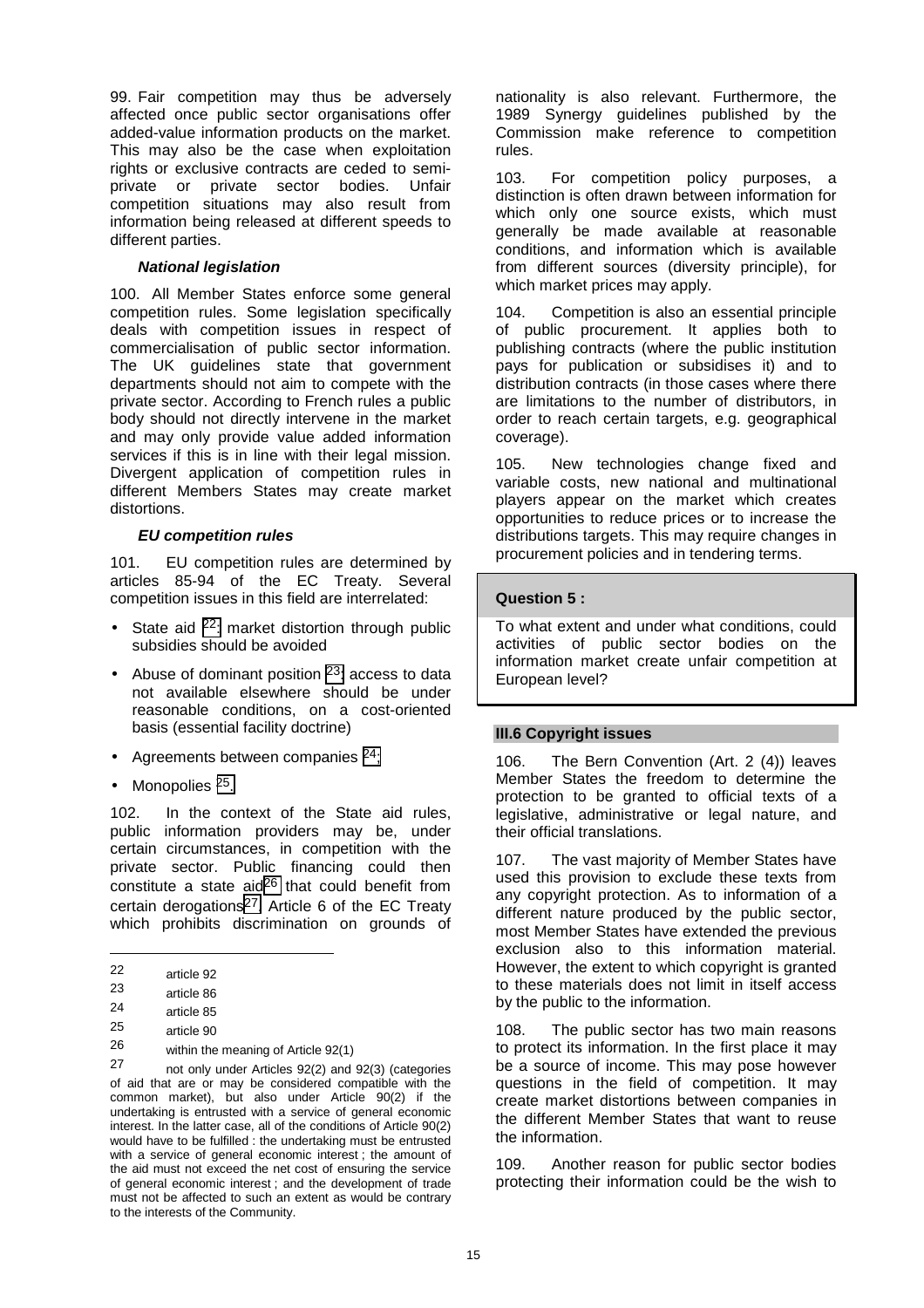<span id="page-17-0"></span>maintain the integrity of the content. This is relevant in the perspective of liability questions

# **Question 6 :**

Do different copyright regimes within Europe represent barriers for the exploitation of public sector information?

# **III.7 Privacy issues**

110. Part of the commercially interesting information held by the public sector is of a personal nature, i.e. relates to or allows the identification of individual persons. This is for example the case with respect to population, company, vehicle or credit registers. It also applies to information on medical, employment or social welfare data. Access to such information may be of use to private industry for marketing, research or other purposes. In such cases the right to information needs to be balanced with the individual's right to privacy. All national access laws show awareness of the need for such a balance.

111. On 24 October 1995 Directive 95/46/EC28 was adopted on the protection of individuals with regard to the processing of personal data and on the free movement of such data. This Directive establishes binding rules for both the public and the private sectors and achieves the necessary balance between the principle of access to public sector information and the protection of personal data. It must be fully observed in cases of personal data held by the public sector.

112. It is up to the public bodies responsible to apply the agreed balances between the need for open access for commercial or other purposes on one hand and the right to privacy on the other, taking into account the principles established by the EC Directive, in particular the principle of purpose limitation. In addition, national supervisory authorities have an important role and courts are expected to decide in cases of dispute.

113. In the specific case of statistical data, the well-established statistical confidentiality principle reinforces the data protection level. Statistical confidentiality prevents not only access to any other private users but also the transmission of confidential data to administrative bodies other than statistical offices.

114. The emergence of the Information society could pose new risks for the privacy of the individual if public registers become accessible in electronic format (in particular online and on the Internet) and in large quantities.

 $\overline{a}$ 

# **Question 7 :**

Do privacy considerations deserve specific attention in relation to the exploitation of public sector information?

In what way could commercial interests justify access to publicly held personal data?

# **III.8 Liability issues**

115. Clarity as to the liability issues may have a positive impact on access to and the exploitation of public sector information. In fact, liability may be a reason for the public sector to operate a prudent information policy. If the public body provides information to a requestor directly it could, in principle, be liable (in accordance with national liability laws) for any damages caused to the citizen concerned.

116. The issue becomes more complex when more than two parties (public body, requester) are involved in the processing and dissemination of information. This is the case, for example, when the public sector has ceded the information to a private company. In that case, public bodies could still be liable for the information provided, unless they have limited this liability by contract.

117. The more actors are involved, the more difficult it becomes, in cases of conflict, to identify the one who has defaulted or acted unlawfully. Some commentators believe that coordinated European approaches to this issue are particularly important in view of the difficulty of establishing which national law applies in cases involving several countries<sup>29</sup>.

# **Question 8 :**

To what extent may the different Member States' liability regimes represent an obstacle to access or exploitation of public sector information?

#### **III.9 EU information**

118. As indicated in paragraph I.1 and in annexe 2 of this Green Paper, the EU is developing policies to improve the access to its information and the dissemination of this information. All EU institutions maintain for example a family of WWW sites accessible

<sup>28</sup> O.J. N§ L281, 23.11.1995, pp. 31-50

<sup>&</sup>lt;sup>29</sup> The proposal for a directive on certain legal aspects of electronic commerce in the Internal market submitted by the Commission on 18 November 1998 recognises the need to clarify the responsibility of on-line service providers for transmitting and storing third party information (i.e. when service providers act as "intermediaries") in the context of commercial communications. To eliminate the existing legal uncertainty and to bring coherence to the different approaches that are emerging at Member State level, the proposal establishes a "mere conduit" exemption and limits service provider's liability for other "intermediary" activities.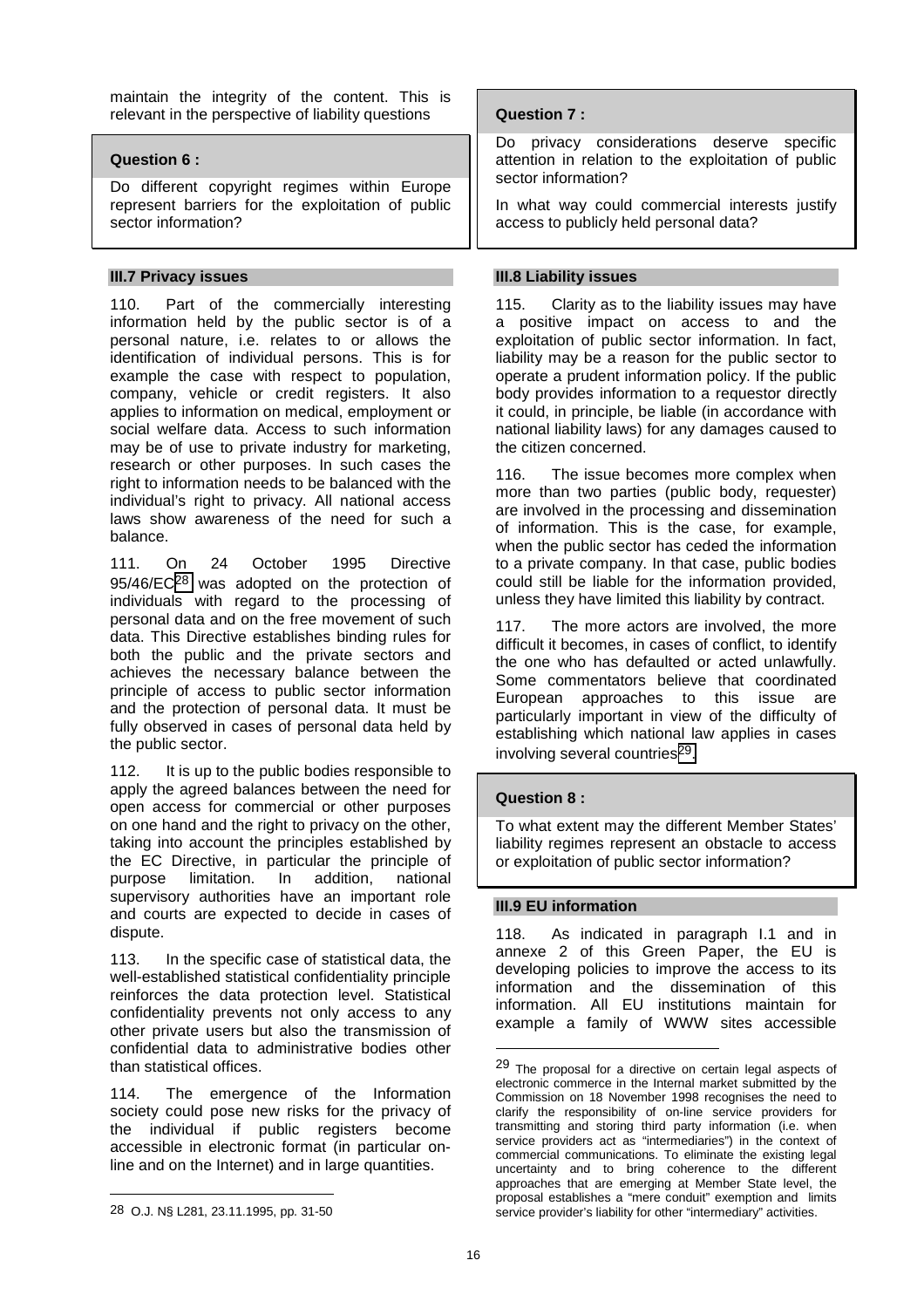through one single gateway (http://europa.eu.int) and offering a large amount of information.

119. It would help these policies if, in reaction to this paper, comments were received on the actions in this field and the way they are perceived. This leads up to the following question.

#### **Question 9 :**

To what extent are the policies pursued by the EU institutions in the field of access and dissemination of information adequate?

In what way can they further be improved?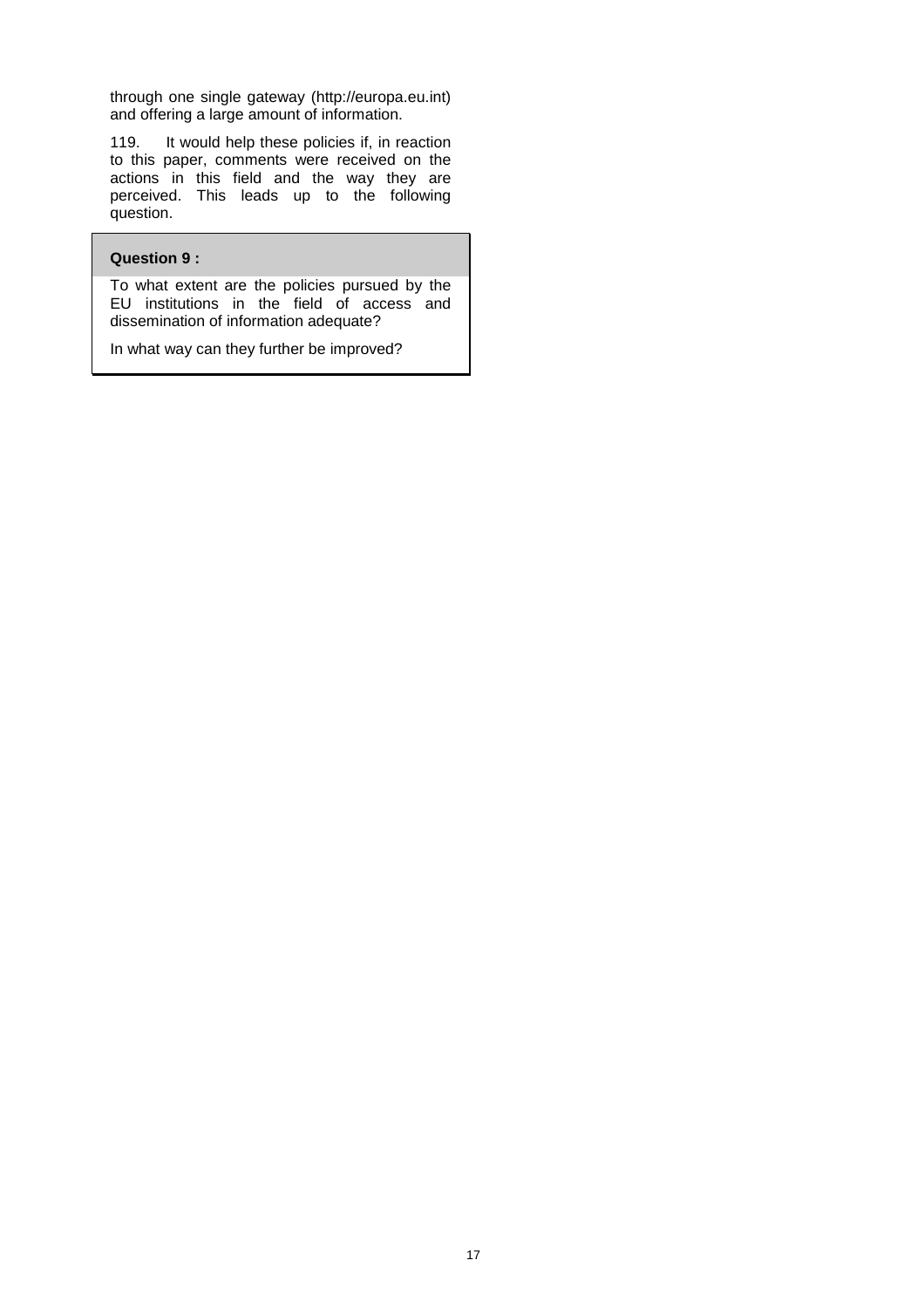#### **Concluding remarks**

120. The lack of transparency of public sector information throughout Europe forms a substantial barrier for citizens and business alike that want to exercise the rights granted by the EC Treaty and benefit of the advantages of the internal market.

121. At the same time the European information industry is faced with a plethora of different laws and practices which the Commission believes may be preventing them from fully exploiting Europe's information potential.

122. Subject to the responses to this Green Paper and, in particular, comments on the regulatory or other barriers and obstacles which may hinder the possibilities for access and exploitation of public sector information, consideration can be given to what, if any, response may be required at European level.

123. Such response could for example address:

- Legislation (e.g. need for recommendations, guidelines or binding measures).
- **Information exchange** throughout Europe, allowing public bodies to learn from each others experiences.
- **Awareness** raising at all levels (citizens, business and administrations) concerning the existing information sources.
- **Demonstration and pilot** projects allowing the spread of technologies supporting new information services and experiments with new models of public/private partnerships.
- **Education and Training** initiatives enhancing the information management capacities of administrations and individuals.

124. Comments are invited on these possible fields for action or concerning any other type of measures felt to be appropriate.

# **Question 10 :**

Which actions should be given priority attention at European level?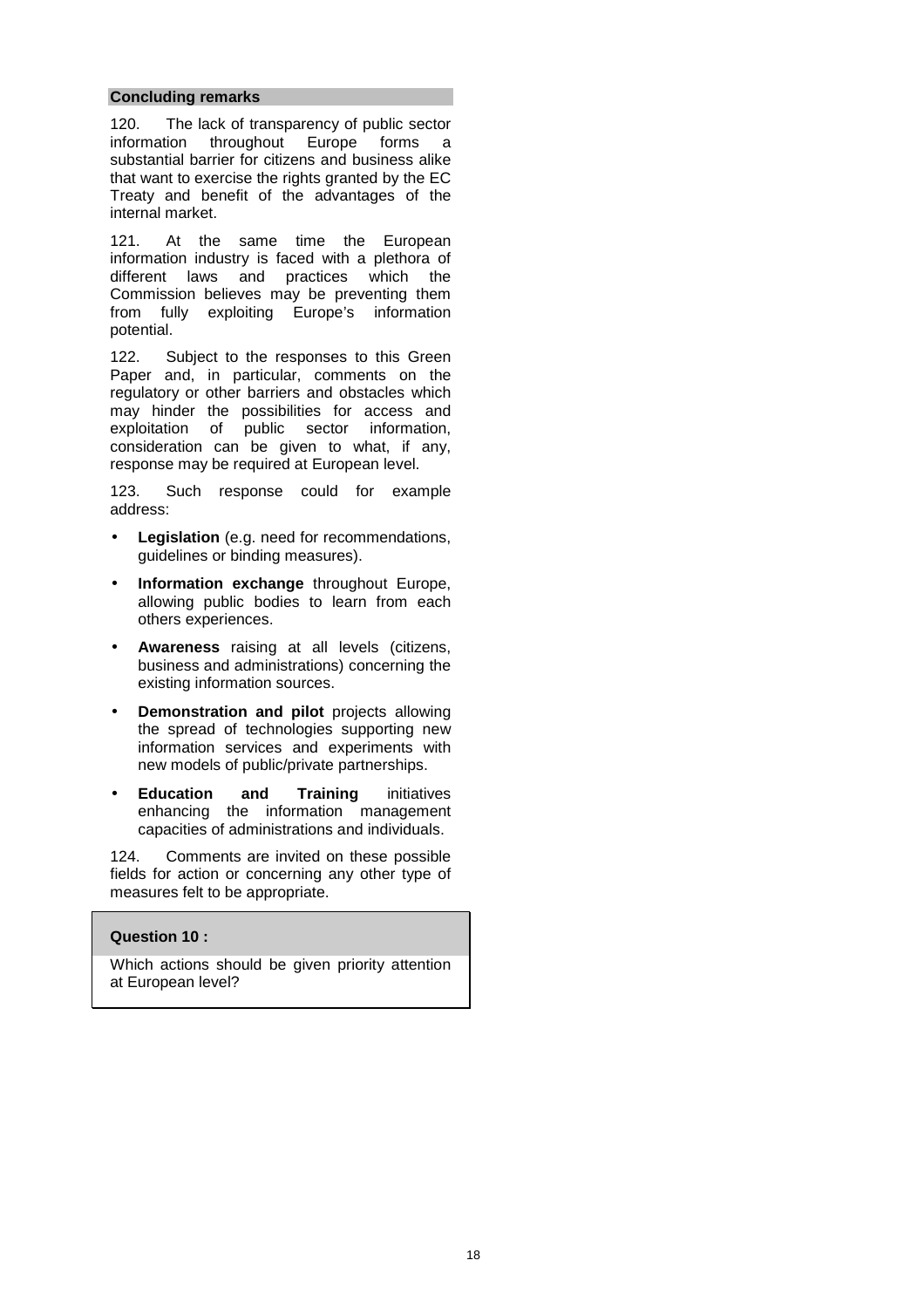# **List of Questions**

## **The following list recapitulates the questions raised in Chapter III.**

- **1** Which definition of public sector is the most appropriate in your view? What categories of public sector information should be used in the debate? **2** Do different conditions for access to public sector information in the Member States create barriers at European level? If so, what elements are concerned: requirement of an interest, exemptions, time, format, quantity? What solutions can be envisaged? **3** Could the establishment of European meta-data (information on the information that is available) help the European citizens and businesses in finding their way in the public sector information throughout Europe? If so, how could this best be realised? What categories of content should directories of public sector information resources contain? **4** What bearing do different pricing policies have on the access to and exploitation of public information? Does this create differences in opportunities for citizens and businesses at European level? **5** To what extent and under what conditions, could activities of public sector bodies on the information market create unfair competition at European level? **6** Do different copyright regimes within Europe represent barriers for exploitation of public sector information? **7** Do privacy considerations deserve specific attention in relation to the exploitation of public sector information? In what way could commercial interests justify access to publicly held personal data? **8** To what extent may the different Member States' liability regimes represent an obstacle to access or exploitation of public sector information? **9** To what extent are the policies pursued by the EU institutions in the field of access and dissemination of information adequate? In what way can they further be improved?
	- **10** Which actions should be given priority attention at European level?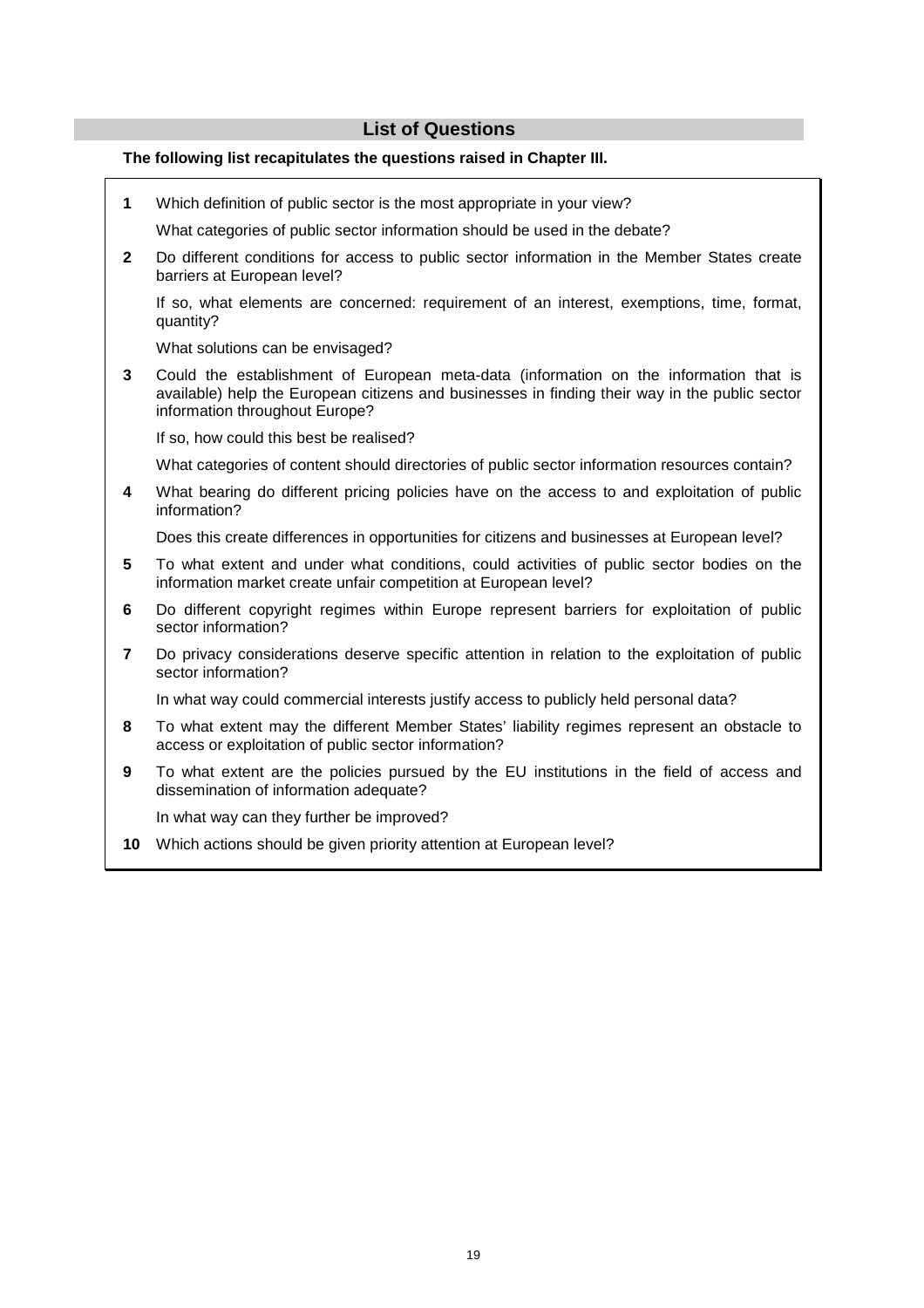#### **Annexe 1: Current situation in Member States regarding legislation and policy on access to public sector information.**

# Austria

There is constitutional law (1987/285) of 15.5.1987, which stipulates a general right of access. This constitutes a minimum framework: All officials at the federal, regional or local level entrusted with administrative duties as well as the officials of other public law corporate bodies should impart information about matters pertaining to their sphere of competence in so far as this does not conflict with a legal obligation to maintain secrecy. Citizens' access is usually free but in some cases a charge is made covering, inter alia, the reproduction and dissemination costs. Each department defines its commercialisation policy under the control of the Minister responsible, on a case-by-case basis. There are some cases of public and private sector co-operation, in the telecoms, debt recovery, judicial and government information sectors, for example.

# Belgium

There are laws, at the federal (11.4.1994) and regional level (Flanders 23.10.1991 and 13.6.1996), on civil transparency, providing a general right of access to documents held by a public authority. These laws, however, provide that administrative documents thereby obtained may not be further distributed or used for commercial ends. There is no general law on commercialisation of public sector information. In the context of the civil transparency law, access is given free of charge or at marginal cost. Commercialisation policies are pursued by some government departments on the basis of case-by-case contract relationships. Public and private co-operations have been established, for example in the vehicle registration, statistics and geographic information sector. In the latter sector, however, there have also been cases of litigation involving the relevant state body.

As regards active dissemination, Postbus 3000 distributes information of the Federal government by means of television and radio and by means of advertising in newspapers and magazines. These forms of communication contain pointers to brochures freely available to the public. The brochures hold contact information and additional information on the subjects and the services involved. Furthermore, citizens can obtain additional information via

Postbus 3000. Postbus 3000 is a service provided by the Federal Information Service.

As of 24 March 1995, the Federal government maintains an extensive Internet website in four languages (Dutch, French, English and German) at http://belgium.fgov.be. This 'umbrella website' contains pointers to all Federal departments. A wide variety of information is available, such as: general information on Belgium, decisions of the Council of Ministers, useful addresses of governmental organisations and initiatives regarding public sector information. The Communities and Regions also maintain their own websites. These are accessible through the Federal website by means of hyperlinks.

At present the establishment of a call center is being prepared (at Federal level), enabling citizens to submit questions to the government. The Flemish Community is undertaking comparable actions; In the Walloon Region such centre is already in its operational phase.

Under a recommendation of the Council of Europe, As of 1997 the Council of State is under the legal obligation to publish most of its decisions, which are made available by means of CD-ROM and Internet."

# Denmark

A law is underway to replace two existing freedom of information laws which give a general right of access to government documents. The Bill covers all the society and is close to the EC 95/46 Directive statements. Pilots are planned concerning open public mailing lists ; a standard about electronic publishing is published, and all public publications will gradually be electronically accessible. All public institutions have e-mail and are represented through the Internet. Still more public electronic based self-service possibilities are present. Access to electronic legal data and information is freely available.

As regards citizens access to print documents, the principle is that citizens should only pay for the cost of access which is stipulated to be 10 DKR for the first page and 1 DKR for each additional page. There is no specific law on commercialisation of public sector information although the Info-Society 2000 Programme makes some reference. There has also been a 1992 Ministry of Finance Budget Guide covering the public sector in general and setting "long term average costs" and "fair competition" principles. Since the Danish market for electronic information services is still relatively small, most of the public sector information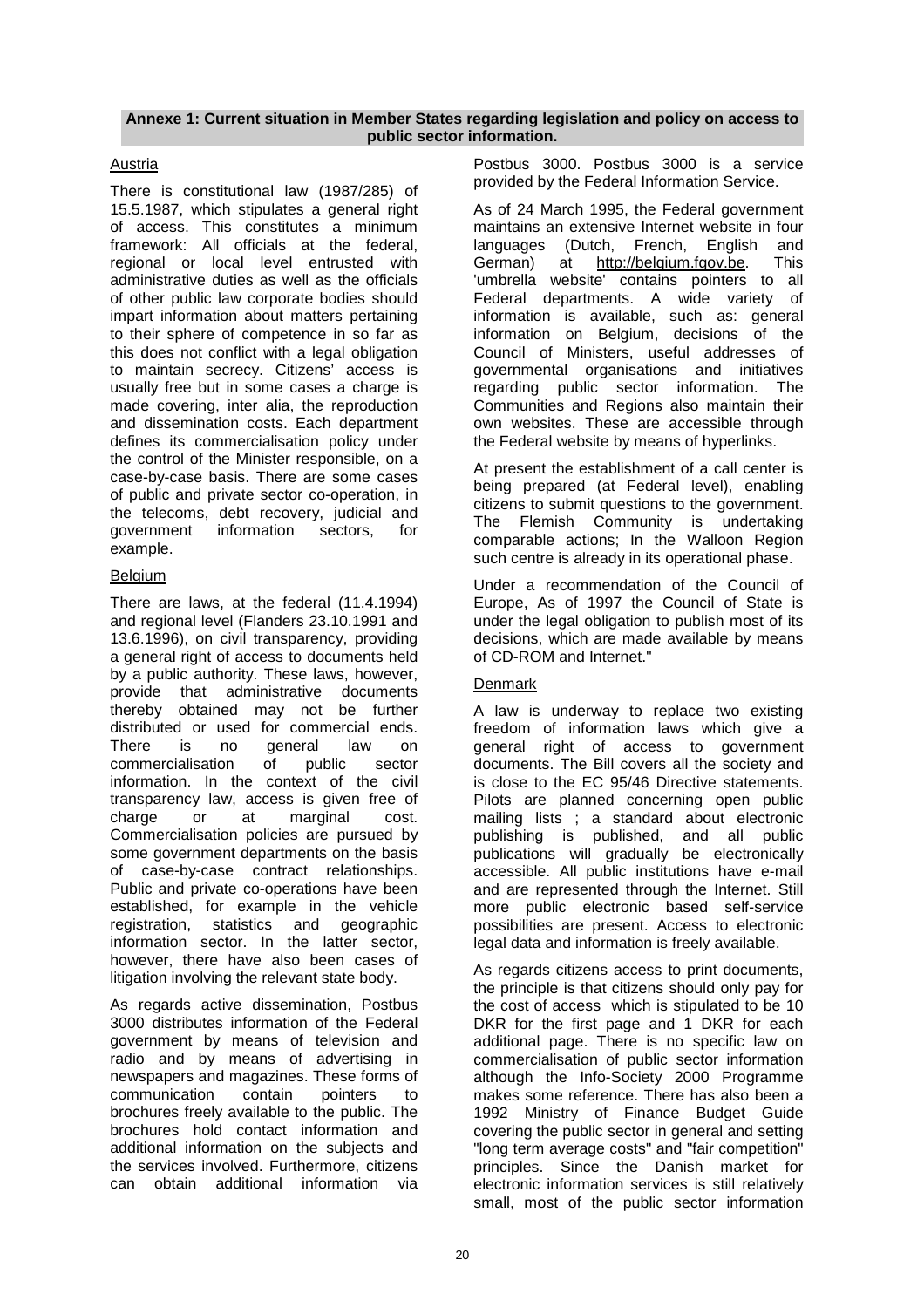dissemination, both in print and electronic form, is carried out by the public sector. Some commercial interest has been expressed in the fields of population, company and land registers, law and statistics in which there have been cases of public and private sector co-operation and competition.

A new pricing model concerning sale of public data is now worked into the Budget Guide covering the public sector and decision has been taken on principles about quality of and access to public data and the ongoing development activity. The tendency is that new steps to create the open information society are quickly done.

# Finland

There is a Publicity of Official Documents Act (83/9.2.1951), providing a general access right to any document prepared and issued by a public authority, as well as any document sent or given to a public authority and in its possession. In 1987 this right was extended to documents produced "by the use of punch marks, magnetisation or other comparable means and intended to be read, listened to or otherwise understood by means of technical devices". The law is currently being revised and modernised. The new law will promote the use of authorities' information matter outside the administration.

The Finnish market and commercialisation situation is otherwise similar to that in Denmark. Private sector interest is still rather small and the main dissemination initiatives are still within the public sector.

A 1995 report "Developing a Finnish Information Society" makes a brief reference to encouraging commercial reuse by the private sector. Pricing policies were established by the 1992 Act on Charging Criteria for the State which distinguishes three types of government goods and services: a) those in the public interest. provided free of charge b) those offered by monopoly bodies, or following a legal requirement, provided at cost price and c) others, provided at commercial price.

# France

There is a general law on access to administrative documents (part of a wider law concerning relations between the administrations and the public, 78- 753/17.7.1978, amended in 1979), which excludes the possibility of reproducing, disseminating or commercially exploiting the documents concerned. Access "in situ" is free of charge, while copying costs are

charged to the requester. There is also a Prime Minister's circular of 14.2.1994 concerning the dissemination of public data which establishes some policy principles for the commercialisation of such data, distinguishing between raw data (being freely accessible) and value-added data (in certain cases protected by copyright) and discussing the information dissemination roles of the public and the private sectors including competition and pricing issues.

There is a large private sector participation in the public sector information market. This has been more successful in some areas (geographic, company information) than in others (agricultural, judicial information). There is a policy of providing public concessions to private sector companies which, some commentators feel raises competition issues.

In the Government action programme "Preparing France's entry into the information society" published on 16 January 1998, the French Government announced that "essential public data" will be freely available on the Internet. This initiative recognises that the development of the networks has profoundly changed the traditional distinction between access to public information and its dissemination. Furthermore it stresses the fact that the ability to access public sector information sources is vital to the development of the information market and thus the information industry.

# Germany

Germany has neither a general access law nor a law on commercialisation of public sector information. A large number of sectoral laws offer access to specific types of information (e.g. administrative complaints, environmental information). Some Länder have constitutional provisions and are in the process of preparing general access laws. Commercialisation practices have been developed by different authorities separately. In some cases (e.g. financial-commercial statistics) there are examples of successful public/private sector cooperation while in others (e.g. company information) there have been difficulties. Pricing policies also differ widely, depending on the legal basis of the request, the public sector agency in question and the intended use of the information. This variety of policies is accentuated by the federal structure of the state.

#### Greece

Greece has a law providing general access (1599/1986), which does not allow for the commercial exploitation of the public sector documents concerned. Although there is no general law or policy concerning commercial dissemination of public sector information, the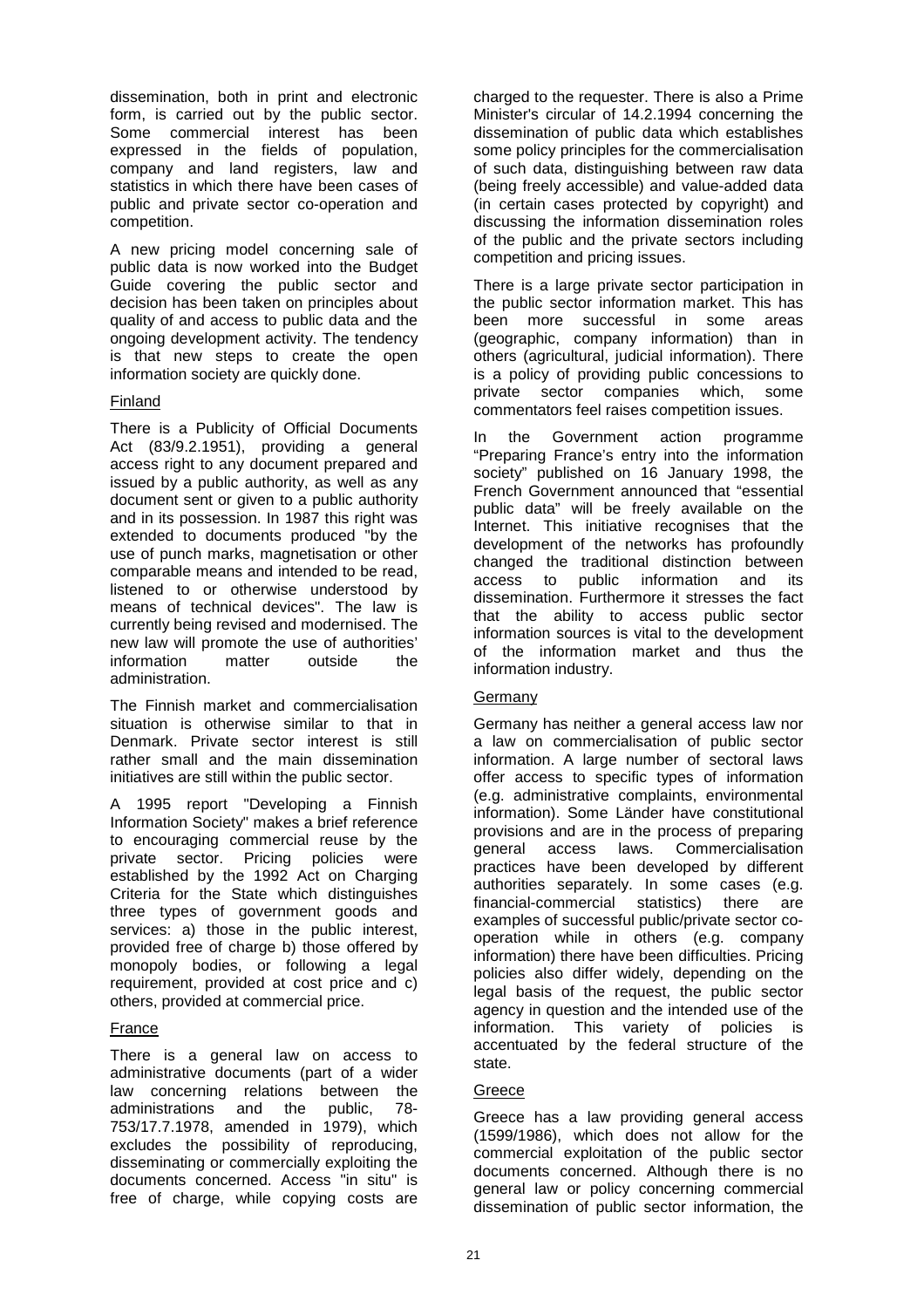Ministry of the Interior and Public Administration is working on its legal<br>framework. The electronic information electronic information market is very small and the market potential of public sector information has not yet been established (apart from a few exceptions in the cultural, tourism, agriculture and legal fields). Several government bodies are already in a process of developing information systems to make their content accessible both to business and citizens.

# Ireland

The Freedom of Information Act, 1997, was the first significant piece of legislation that obliged government Departments and Offices to publish details of their information holdings. This Act asserts the right of members of the public to obtain access to official information to the greatest extent possible consistent with the public interest and the right to privacy.

Under the Act, public bodies are required to publish certain information about themselves and also to make available details of their internal rules, procedures, interpretations, etc. used in decision making. Many Departments and Offices publish this information on the Internet. The central purpose of this information is to assist the public in ascertaining the information held by each organisation and how to access it.

In respect of non-personal information, fees may be charged in respect of the time spent in efficiently locating and retrieving records, based on a standard hourly rates. Photocopying charges may also apply. In respect of personal records, copying charges only will apply, save where a large number of records are involved. No charges may apply in respect of the time spent by public bodies in considering requests.

In addition, most government Departments and Offices produce publications relating to their interests. These are generally issued free where it is desirable for purposes of public policy, or are priced on a cost recovery basis.

While there is no general law or policy on the commercialisation of public sector information some organisations (e.g. Land Registry, Ordnance Survey, etc.) market information. Where this happens pricing policy is, in general, market-led with the commercial rate being charged. Commercialisation and public/private sector co-operation occur mainly in the field of law and statistics.

The 1996 report "Information Society Ireland – Strategy for Action" envisages free or low cost access to public databases and information services, coupled with the use of information and communications technologies in the public sector to deliver citizen-centred applications to the public. All newly published government information is to be made available electronically and on paper at the same time from a specified data ; low cost ("lo-call") telephony access to government Departments and Offices has already been introduced and will be enhanced with self-service over the Internet, fax on demand, etc.; government web sites will be developed with a view to increasing interactivity and potential for service-delivery.

# Italy

There is a general access law (241/7.8.1990), although in many cases access depends on the existence of a legal interest. There is no general law or policy concerning commercialisation of public sector information. Access based on the aforementioned law is free of charge. Pricing policies for commercial purposes differ in the various public sector bodies. Examples of public/private co-operation exist in areas like company information and statistics. In some cases there have been complaints relating to competition rules.

# Luxembourg

There is neither a general access law nor any general rulings regarding commercial exploitation of public sector information, although a working group has been set up to examine this issue. In practice, when available, public sector information is either given free of charge or at distribution cost price. There are, as yet, no examples of public/private sector cooperation. The tiny size of the market probably discourages strictly national initiatives.

# **Netherlands**

There is a Government Information Act (entered into force in 1980, amended in 1992) which compels administrative authorities to disseminate government information actively, and to provide information upon request. There are, however, exemptions from and restrictions to these obligations. These exemptions and restrictions are comparable to those under other general access laws (e.g. exemptions in the interests of the state, third parties and the protection of the decision making process).

The Ministry of the Interior has a co-ordinating role regarding public sector information policy. As yet, there is no general policy on the exploitation or commercial reuse of public sector information. Consequently, administrative authorities set out their own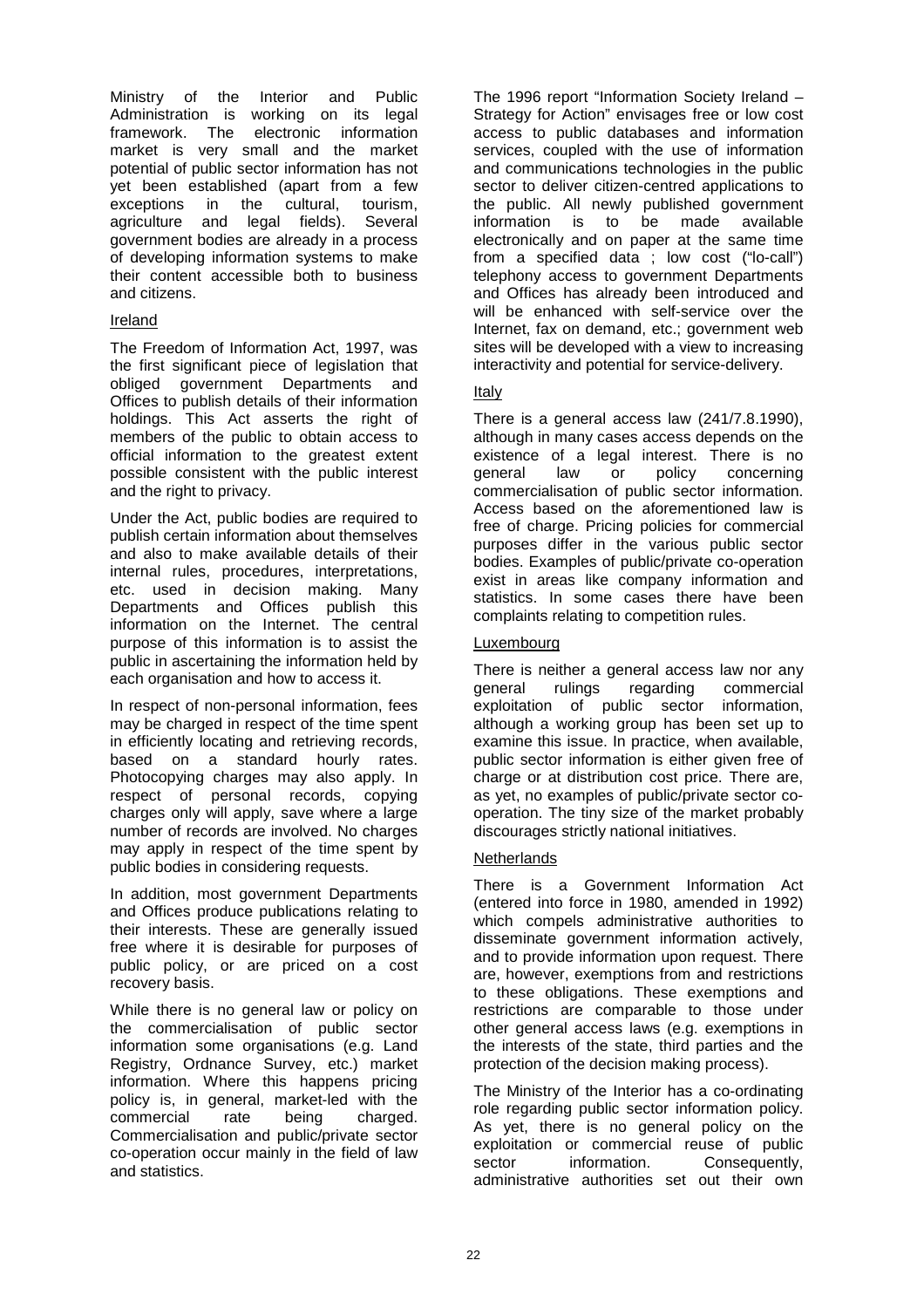policies. However, steps have been taken towards the development of a general policy.

As a first step the Cabinet issued a memorandum "Towards the accessibility of government information, Policy framework for increasing the accessibility of government information through information and communication technology" in June 1997. The key topic in the memorandum is which public sector information should be made available electronically, who for, why, how and at what price. In the Cabinet's view, so-called basic information of the democratic constitutional state (legislation and regulation, statements by the judiciary courts and parliamentary information) should be made accessible as much as possible since this category of information is generally speaking, public. ICT may be an important instrument in this. Regarding electronic data files of administrative authorities, the Cabinet has noted in the memorandum that a policy needs to be developed governing access to file data, in particular the access by the private sector.

As a follow-up to the memorandum, electronic data files of administrative authorities are currently being examined on type, use, origin of the data and legal status. The aim is to categorise electronic data files in order to develop policy measures for the access to specific types of data files. Such measures are considered necessary since it is unlikely that exploitation or commercial reuse of electronic public sector data files, given their diversity, can be covered by a general rule.

# **Portugal**

There is a general access to public sector information law (65/26.8.1993), but no general rules or policies concerning commercialisation. In general, information is charged at the lowest possible price, in view of the public service mission of the public authorities. There is a public citizens access project providing kiosk-type access to specific areas of public sector information, the technical execution of which is to some extent entrusted to the private sector. Some further examples of public/private sector cooperation exist in the company and legal information areas, although the small size of the market and the relative lack of electronic government databases does not encourage such commercial initiatives.

#### Spain

Spain has a general access law (30/26.11.1992) which does not currently apply to computerised information. A legal interest in the requested information is required. A royal decree has recently been adopted regulating the use of electronic information<br>techniques by the central general techniques by the central administrations. Reference is included to the relationship between administration and citizen. Recent studies have shown that information on 34% of public services is accessible to the public, access being provided in certain cases in collaboration with the private sector. There is no general commercialisation policy. Tariffs vary from zero(40% of the cases) to market prices. There are many examples of public/private sector co-operation especially at regional and local level in areas like external trade, finance, culture, education and science while in areas like company information and statistics, co-operation has been either nonexistent or unsuccessful.

# Sweden

Sweden has the oldest access law in the world (the 1766 Freedom of the Press Act, last amended in 1994) giving access to documents kept by a public authority, including electronic documents. All documents drawn up or received by an authority are included. Access to documents is free of charge, although a charge is made for documents over 9 pages. There is no obligation to make available records for electronic data processing in any form other print-outs.

Access can be denied only with reference to a specific clause in legislation demanding secrecy (the Secrecy Act).

In principle, this legislation also covers information held in databases and registers of public authorities. Access to information in data systems and registers are in practice limited to such data that can be extracted and delivered with routine procedures. There are special provisions in the Data Protection Act for a citizen to get information on what data are recorded concerning him/herself in public registers.

A new Personal Data Act will come into force in October 1998. The Act is largely based on the EU directive on protection of personal data. The new legislation does not impinge upon the constitutional right of public access to official documents.

A limited number of larger national databases and public registers are by law authorised to be used for commercial information services (addresses to persons and companies, real estate and land information vehicle information, etc.).Within the business sector, such information can then be used for value added services. Pricing of the public information is normally based on a cost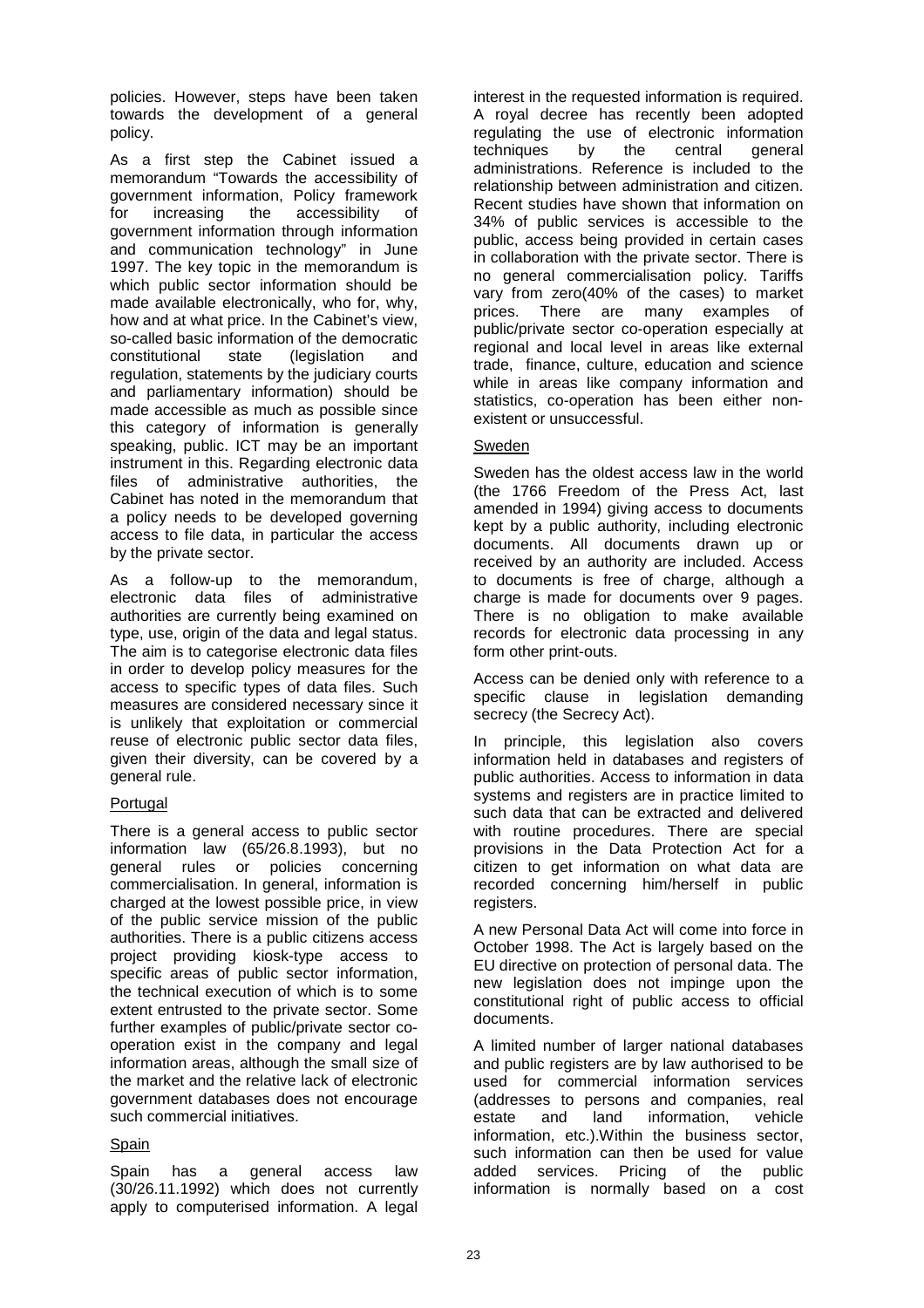recovery principle. No other commercial sales of public register information is allowed.

Government and municipal authorities are organising their information resources so that they can provide more information electronically , and not only with reference to the Freedom of Press Act, which presently only guarantees access to documents in paper form, but as a service to the public and to business.

A Committee has been given the task of reviewing the constitutional rules on the public's right of access to official documents from an IT perspective.

The Government IT Bill, passed by Parliament in Spring 1996, outlines the direction in the Government policy for further opening up public sector to electronic access. The Bill stresses the power of IT to strengthen transparency, democracy and to create economic advantages for society, and sets out general guidelines for public and business sector access to information, as well as for the citizens.

In the Government Public Administration Bill of 1998 information service in the public sector is one of the main issues. As a basic principle pricing of public information should be based on recovery of distribution costs. The Government also sets the direction of the further work in this field, including how to define national basic data and how to make information from public registers more easily accessible in electronic form. The authorities whose work is primarily at dealing with companies and individuals should offer electronic services for self-service as a complement to traditional services.

There is a proposal from the Ministry of Justice for renewal of the Legal Data Information System, Rixlex 2000, which is currently subject for consultation. The system has a decentralised structure. Each of the suppliers of information to the system is responsible for the accuracy of the contents of submitted material.

Within the general framework outlined above, a number of practical and legislative activities are continuing to further adapt and develop information management, openness, synergy and liability in the new electronic environment.

#### United Kingdom

There is no law giving a general right of access to information held by central government. A Code of Practice, published in 1994, gives rights of access to information broadly comparable with statutory regimes

in other countries. These include a commitment for government departments to voluntarily disclose certain types of information of public interest. The Code is not legally enforceable but is policed by the Parliamentary Ombudsman, who is independent of government. A separate Code of Practice on Openness in UK health services was issued in 1995.

The present Government took office in May 1997 with the clear commitment to a Freedom of Information Act. A White Paper entitled "Your right to know" was published in December 1997, setting out proposals for Freedom of Information legislation which would go significantly beyond the Code of Practice in it's openness requirements.

A draft Freedom of Information Bill is due to be published by the Government in 1999.

The Government has also established an Internet service for government information (at.www.open.gov.uk). All new statutes and statutory instruments are published on the Internet (at www.hmso.gov.uk). There is a right of access to information held by local government (Local Government Act 1985) and to various types of personal information, such as medical records and information held by social services departments.

The Department of Trade and Industry guidelines on Government-Held Tradable Information were first published in 1986 to provide guidance to government departments on making their information available to the private sector. These were last revised in 1990 and, because of recent changes, the Government considers there may now be scope for further revision. They cover issues like identifying the tradable information, costs and charges, contract matters, Crown copyright obligations, security and privacy, liability, competition, non-exclusivity and nondiscrimination towards EC service providers.

The development of government executive agencies run on cost recovery lines has reinforced the tendency for Government to make information available in a number of ways, both commercially and non-commercially. The level of charging depends on the type of material and the degree to which it is being sold for commercial re-use.

There have been calls from the private sector for liberalisation of the copyright licensing regime in order to facilitate the non-exclusive licensed reproduction by the private sector of various types of information and the government has announced various initiatives in copyright policy governing reproduction of statutory material and the use of class licences. In the UK, which has the biggest and longest established electronic information market in the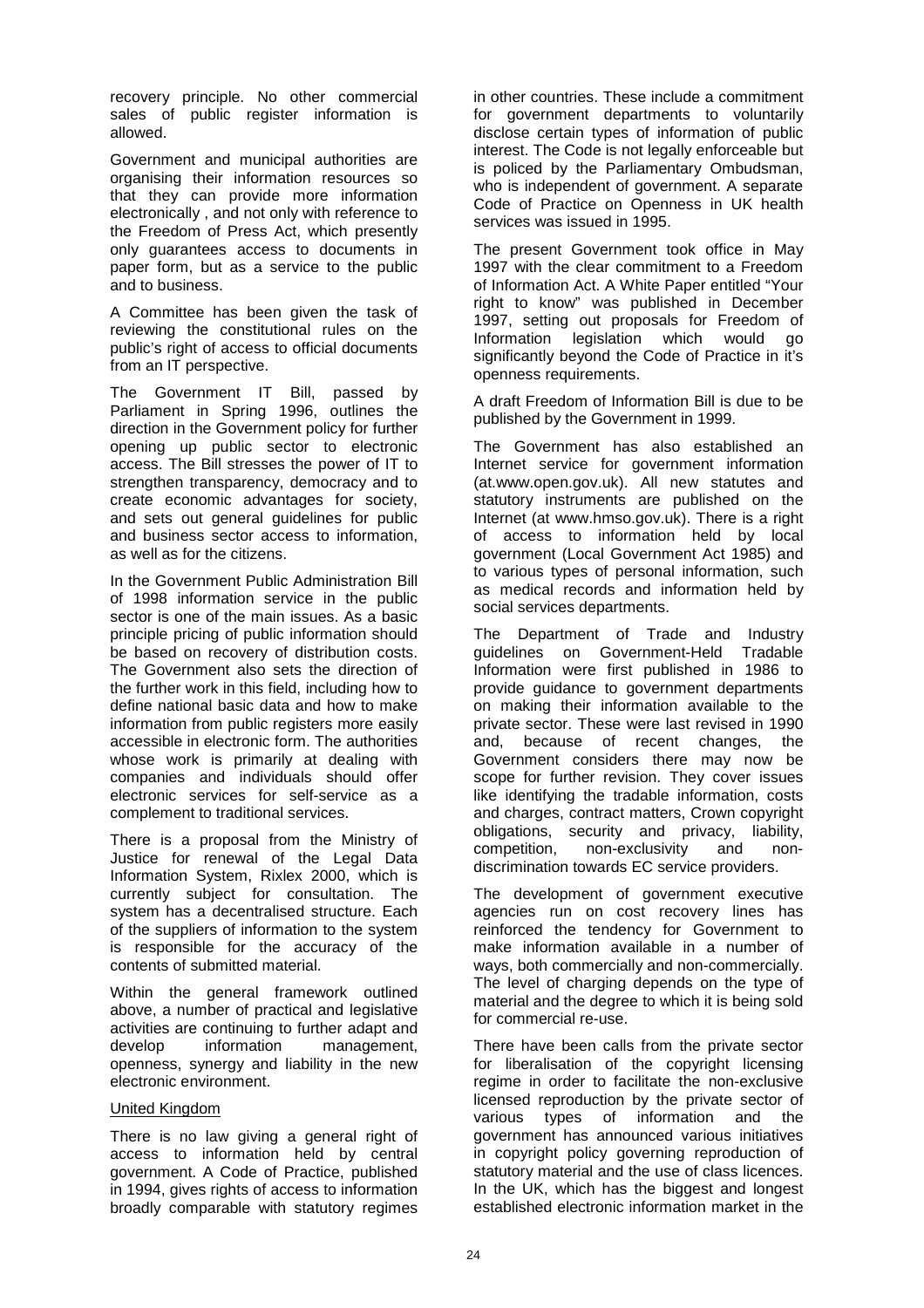E.U., there have been many examples of public/private sector co-operation such as geographic, legal and company information. A Green Paper entitled "Crown Copyright in the Information Age" dealing with access to public sector information, was published in January 1998.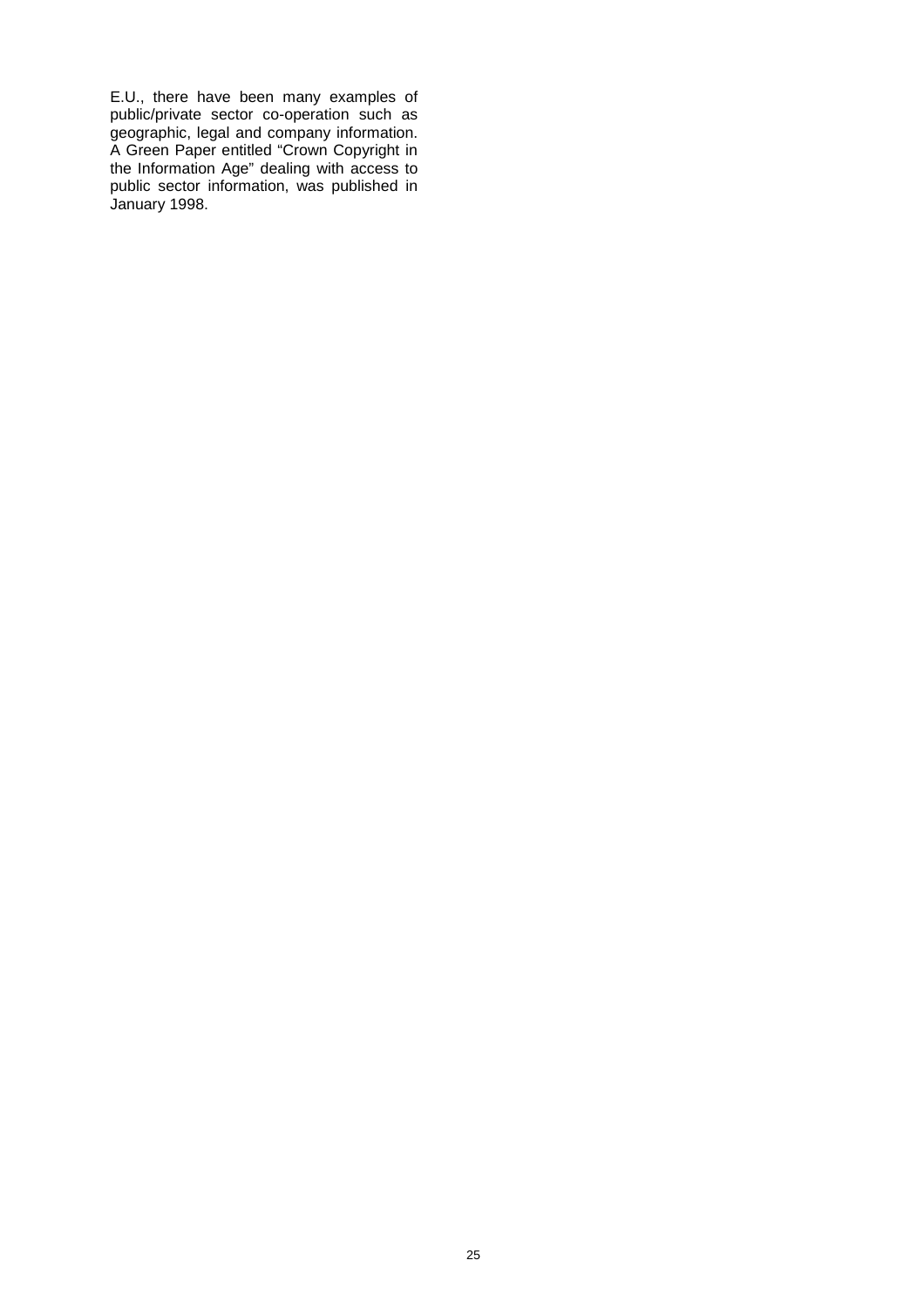## **Annexe 2: European Commission action relating to public sector information - The background to this Green Paper**

# **1. Some Milestones**

In September 1996, in its resolution on the Commission's Action Plan for the Information Society, the European Parliament requested that new forms of electronic distribution be exploited for the dissemination of public information to all citizens at European and national level.

In October 1996, in its resolution on new policy priorities in the information society, the Industry Council urged Member States to improve access to public information, through the accelerated use of information society tools and partnerships between the public and private sector.

Access to public sector information has been one of the priority issues addressed by the ministerial declaration issued at the conference on Global Information Networks, which took place in Bonn on 6-8 July 1997.

Non-governmental actors have also been encouraging action in this area. A strong request for an access to public information initiative has recently been made by the Information Society Forum (Vienna Declaration of 13-11-1998).

In addition, mention should be made of initiatives that are being undertaken in other international bodies, for instance, the activities of the Council of Europe.

# **2. Openness of EU institutions**

Since the signing of the Maastricht Treaty, the openness of EU institutions has been substantially improved. Considerable efforts have been made to ensure an easier access to the Institutions documents. In 1994 the Commission issued, for example, a decision on public access to Commission documents (decision of 8 February 1994 as modified on 19 September 1996).

In the Amsterdam Treaty the importance of this issue was underlined by the inclusion of a specific provision regarding transparency of the European institutions. A new article has been inserted into the Treaty, stipulating that any citizen of the Union, and any natural or legal person residing or having its registered office in a Member State, has a right of access to documents of the<br>European institutions (Parliament, the European institutions (Parliament, the Council and the Commission), subject to principles and conditions to be defined in Council legislation and in the rules of procedure of each institution, with a view to the greatest possible openness. In terms of

the transparency principle, the Amsterdam Treaty marks a new stage in the process of creating an ever closer union among the peoples of Europe, in which decisions are taken as openly as possible and as closely as possible to the citizen.

The Treaty also states that the Council, when acting in its legislative capacity, is under an obligation to make votes and explanations of vote public.

A user's guide available in print and on the World Wide Web sets out the practical details of the current Commission's access policy (http://europa.eu.int/en/comm/accdoc/

contents.html).

## **3. An active information dissemination policy**

All EU institutions maintain a family of WWW sites accessible through one single gateway (http://europa.eu.int) and offering a large amount of information.

Within the framework of PRINCE, the information programme for the European citizen, three "Priority Information Actions" have been launched :

- the "Building Europe Together" web site (http://europa.eu.int/en/comm/dg10/build/ build.htm) provides thematic information on the challenges of the European integration;
- http://europa.eu.int/euro/ is the European Commission's internet site dedicated exclusively to the euro
- a Dialogue with citizens and business is maintained at http://citizens.eu.int/. This initiative is a follow up to the Citizens First initiative.

The Office for Official Publications of the European Communities (EUR-OP) is the official publisher of the institutions of the European Union. The three principal functions of EUR-OP are editing, technical and administrative support and distribution. EUR-OP, with a number of representatives of European publishing houses, has created a EU - Publishers Forum. Acting on behalf of all the institutions. EUR-OP is to give access to data currently available on databases and is to encourage publishers to use unpublished EU material. EUR-OP has always recommended to the institutions to follow the 1989 Synergy Guidelines of the Commission. The conditions to which the dissemination is subject to vary with the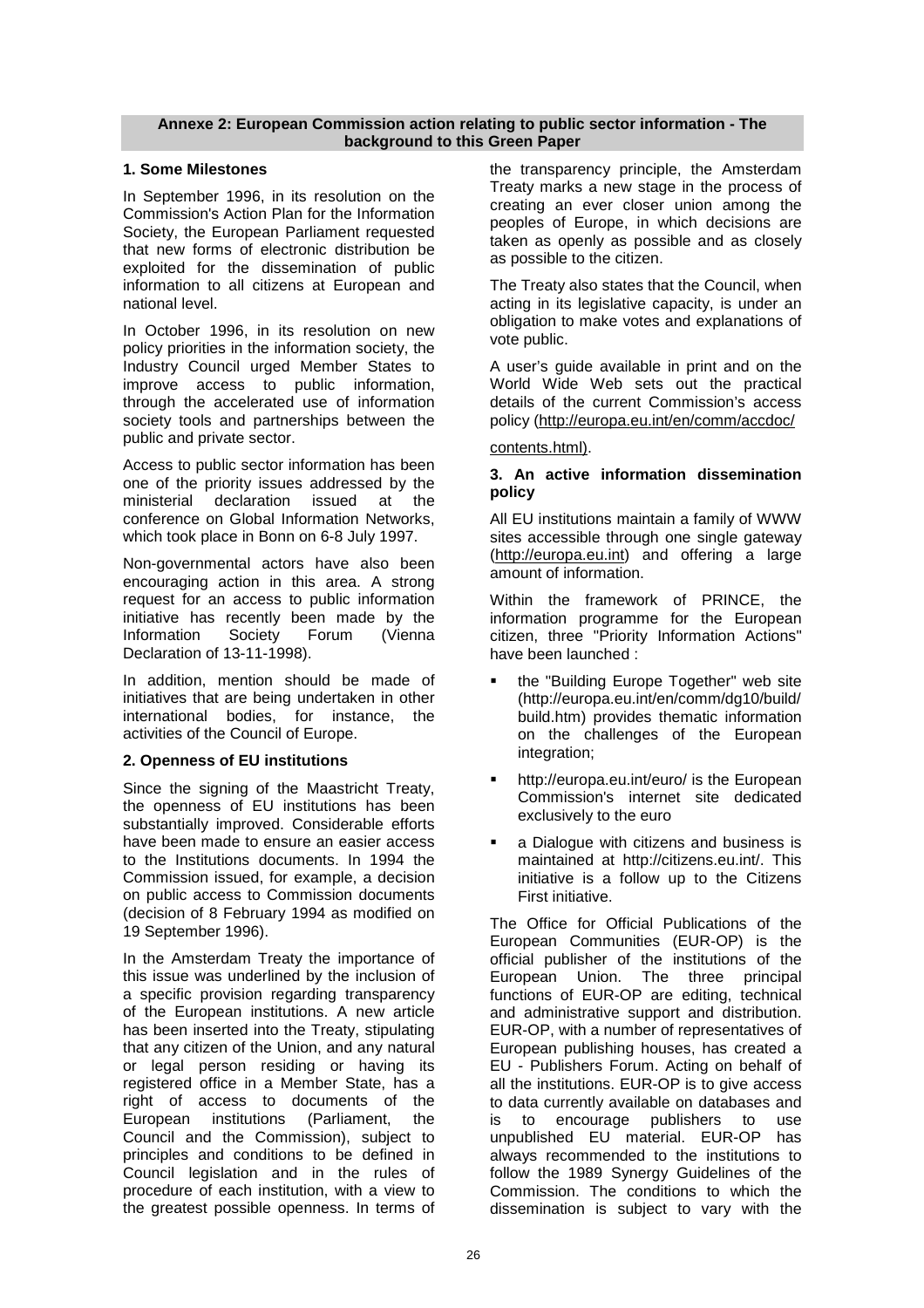value-added attached to the information. For instance, EUR-Lex (http://europa.eu.int/eurlex/) displays free of charge the Official Journal for a period of forty-five days following publication and is updated daily in 11 languages with the latest editions of the Official Journal, which are available on the Internet a few hours after the paper version is published.

CELEX (http://europa.eu.int/celex/) is a subscription-based computerised inter institutional documentation system for Union law containing the whole body of European Union law : a flat fee subscription to CELEX is available offering unlimited consumption for ECU 960/year.

#### **4. Background initiatives to the Green Paper**

The potential importance of public sector information as a resource first attracted the Commission's attention in the mid 1980s, when, in the context of the IMPACT programme for creating a Community information market and in response to a need perceived by the information industry, it started a consultation process with public and private sector information providers' and users' representatives. In addition, studies were carried out with respect to these issues. Furthermore, the Commission organised a number of preparatory discussions with the help of the Legal Advisory Board (for more information see the LAB Home Page on the European Commission WWW server I\*M EUROPE at the address: http://www2.echo.lu/legal/en/ labhome.html).

These initiatives resulted in a set of 19 guidelines for 'Improving the Synergy between the Public and Private Sectors in the Information Market'. However, subsequent studies proved that the impact of these guidelines was rather disappointing. In most Member States the guidelines seem to have had little, if any, impact.

The Commission organised a meeting in Stockholm on June 27 and 28, 1996, at which a large number of participants discussed various issues related to this Green Paper. Participants expressed their consensus on the actions undertaken so far (the proceedings are available on request).

The first legislative initiative in this area was the adoption of Directive 90/313/EEC of 23 June 1990 on the freedom of access to information on the environment, providing all legal and natural persons with a right of access to information concerning the environment held by public authorities. Further actions have been taken by the EU in the environment field. In particular the work done by the European Environment Agency

should be recalled in that respect. Furthermore, on 25 June 1998, the Presidency of the Council and the Commission have signed the UN/ECE Convention on access to information, public participation in decision-making and access to justice in environmental matters.